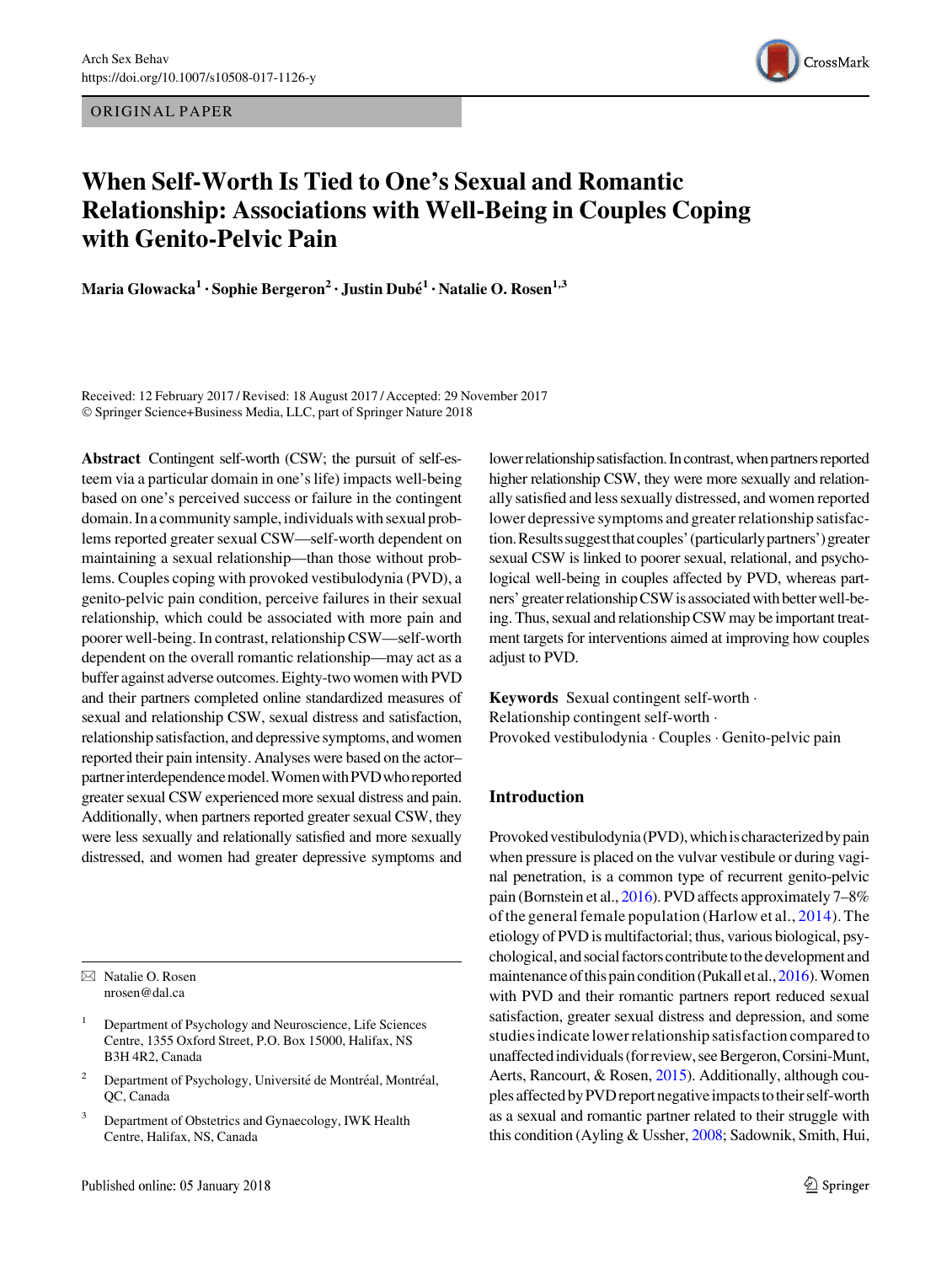& Brotto, [2016\)](#page-12-0), whether this experience is associated with women's pain and couples' well-being is unknown.

Bothwomenandmenreportlowerself-esteem(i.e.,aglobal evaluation of one's worth and abilities) when they suffer from sexual dysfunctions, including PVD, compared to those without sexual difficulties (Blascovich & Tomaka, [1991;](#page-10-0) Cappellerietal.,[2004](#page-10-0);Gates&Galask,[2001\)](#page-11-0).CrockerandPark([2004\)](#page-10-0) proposed that the pursuit of self-esteem is more important to an individual's well-being than his or her overall level of self-esteem. Contingent self-worth (CSW) is the pursuit of self-esteem via a particular domain in one's life, such as one's relationship or career (Crocker & Wolfe, [2001\)](#page-11-0). In other words, CSW represents the parameters by which individuals evaluate themselves. When positive events occur in the contingent domain, individuals experience a boost to their self-esteem, whereas negative events in the contingent domain lead to decreased selfesteem (Crocker & Wolfe, [2001\)](#page-11-0). These changes in self-esteem can result in consequences for the individual, such as higher or lower relationship satisfaction, depression, or pain (e.g., Cambron & Acitelli, [2010](#page-10-0); Crocker, [2002a](#page-10-0); Crocker & Park, [2004](#page-10-0); Park & Crocker, [2005\)](#page-11-0). Since couples affected by PVD report negative repercussions to their sexual relationships, while often maintaining their relationship satisfaction (Smith & Pukall, [2011\)](#page-12-0), understanding the impacts of basing their self-worth on the success or failure of these life domains may shed light on their adjustment to this condition. The current study aimed to examine the associations between sexual and relationship CSW and sexual distress and satisfaction, relationship satisfaction, depressive symptoms, and pain in women with PVD and their partners.

#### Sexual Contingent Self-Worth

Sexual CSW is self-esteem that is dependent on maintaining what one perceives to be a successful sexual relationship (Glowacka, Rosen, Vannier, & MacLellan, [2017](#page-11-0)). It is distinct from sexual self-esteem, which is one's evaluation of being able to engage in sexual behaviors and to experience one's sexuality as satisfying (Glowacka et al., [2017;](#page-11-0) Snell, Fisher, & Walters, [1993\)](#page-12-0). Thus, sexual self-esteem represents an assessment of oneself as a sexual being, whereas sexual CSW reflects the pursuit of self-esteem via the sexual relationship. The assessment of sexual self-esteem may ormaynotimpactanindividual'soverallsenseofself-worth.However, for an individual with greater sexual CSW, their overall selfesteem is impacted by how they evaluate their sexual relationship.

In a community sample of men and women, sexual CSW was higher in those reporting distressing sexual problems com-pared to those without sexual problems (Glowacka et al., [2017\)](#page-11-0). Individuals with greater sexual CSW may perceive a sexual problem, such as PVD, as a failure in the contingent domain, which could be associated with disruptions to their sexual, psychological, and relational well-being. Thus, in the same way that an individual with high academic CSW might be more psychologically distressed after failing an examination, an individual with greater sexual CSW may experience more negative outcomes when faced with a sexual problem. Indeed, prior research indicates that perceived failures in other contingent domains, such as academic competence and appearance, are viewed as direct attacks to one's selfesteem and are related to more negative interpersonal and health outcomes, such as an increased release of stress hormones, engaging in high-risk health behaviors (e.g., excessive alcoholuse), more disordered eating, increased risk of heart disease, greater depressive symptoms, and difficulties maintaining supportive relationships (Cambron & Acitelli, [2010](#page-10-0); Crocker, [2002a;](#page-10-0) Crocker & Park, [2004;](#page-10-0) Park & Crocker, [2005](#page-11-0)). Crocker and Park ([2004](#page-10-0)) suggested that individuals with greater CSW work so hard to validate their sense of self-worth, that any perceived rejection or failure results in substantial stress for the individual, which negatively impacts their health and well-being.

In the case of PVD, qualitative studies have found that women report feelings of shame and inadequacy as sexual partners, concerns that they are failing in their relationships because they are unable to engage in sexual intercourse, as well as a sense of losing their femininity, sexual identity, and sexual confidence because of PVD (Ayling & Ussher, [2008](#page-10-0); Marriott & Thompson, [2008](#page-11-0); Sheppard, Hallam-Jones, & Wylie, [2008](#page-12-0)). Further, women experiencing pain during intercourse reportmore distressabout their body image and a more negative genital image than women without pain, which suggests that they may view themselves as less physically attractive sexual partners (Pazmany, Bergeron, Ouden-hove, Verhaeghe, & Enzlin, [2013\)](#page-11-0). Similarly, sexual CSW appears to be relevant for the partners of women with PVD. In a qualitative study of long-term male partners of women with PVD, men reported a sense of mourning the loss of previously enjoyable sexual relationships, feelings of failure in their current sexual relationship, as well as concerns that they may be contributing to an unsatisfactory sexual relationship (Sadownik et al., [2016\)](#page-12-0). Taken together, these findings suggest that women with PVD and their partners may perceive themselves as inadequate in the sexual relationship, which could become problematic for their adjustment to this pain condition when they have greater sexual CSW.

When women with PVD or their partners have greater sexual CSW, problems in the sexual relationship (e.g., pain) may become more salient. In particular, greater sexual CSW may further increase attention to the pain (i.e., the primary failure in the sexual relationship), which has been associated with greater genital pain intensity (Pukall et al., [2016](#page-11-0)). CSW has also been linked to more depressive symptoms via rumination about failures and sexual CSW specifically has been linked to being hyperaware and uneasy about one's own sexuality (Cambron & Acitelli, [2010](#page-10-0); Glowacka et al., [2017\)](#page-11-0). Thus, couples affected by PVD who have higher sexual CSW are more likely to focus on their perceived inadequacy as sexual partners, which could be associated with more depressive symptoms and sexual distress. The consequences of greater sexual CSW may be linked not only to one's own well-being but also to a partners'. Indeed, several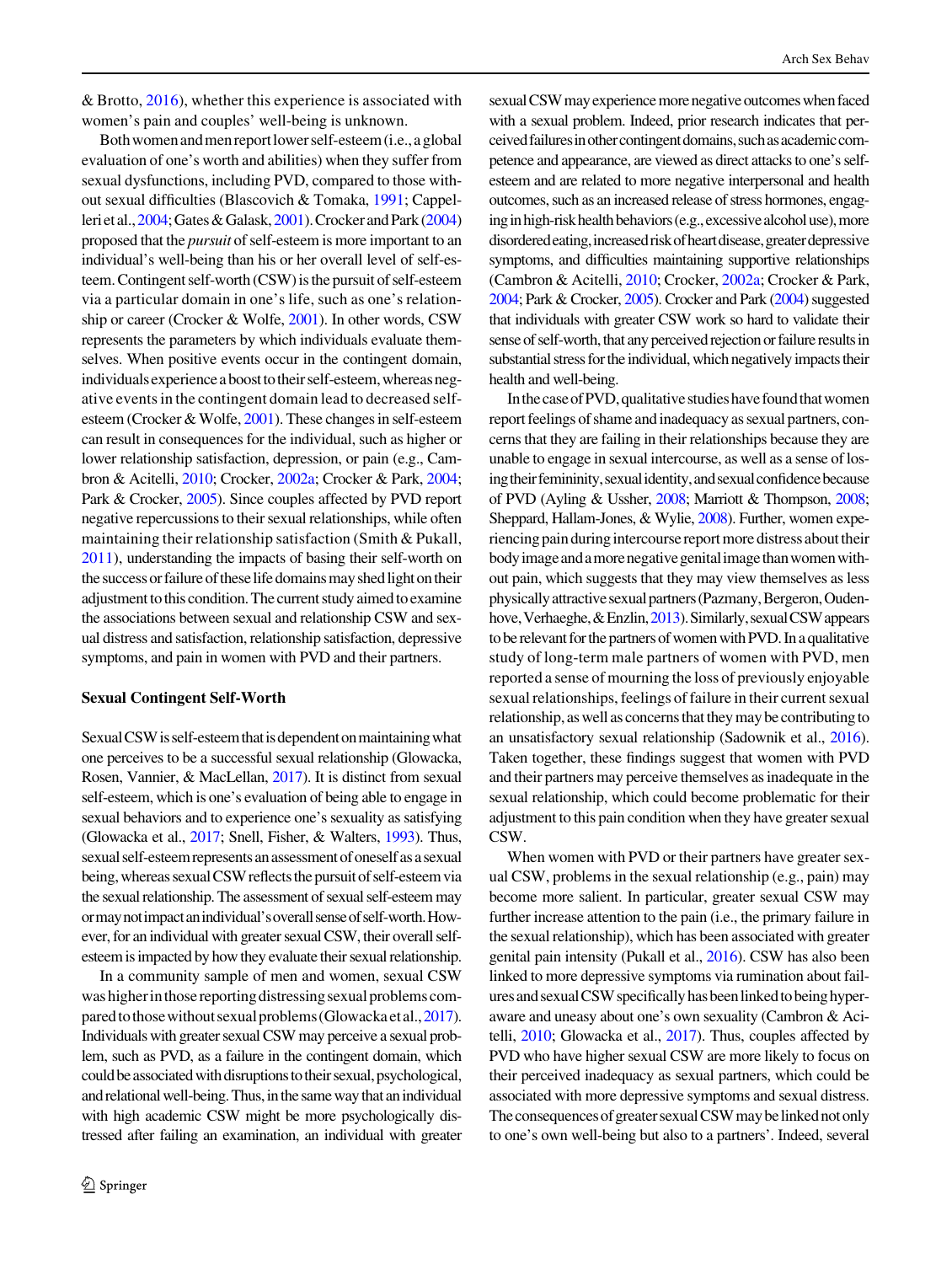priorstudieshaveshownthattheappraisalsofonememberofthe couple affected by PVD are linked to their partner's sexual, relational, and psychological adjustment to PVD(e.g., Rancourt, Rosen, Bergeron, & Nealis, [2016](#page-11-0); Rosen, Bois, Mayrand, Vannier, & Bergeron, [2016a](#page-11-0)). For example, a person who is highly invested in the sexual relationship as an avenue for validating the self and perceives a failure in the sexual relationship may be more likely to respond to the PVD and to their partner in a hostile or avoidant manner (compared to someone with lower sexual CSW), resulting in their partner being less satisfied with the sexual and overall relationship. Thus, we expected that greater sexual CSW in either member of the couple would be associated with lower sexual satisfaction and relationship satisfaction and greater sexual distress and depressive symptoms in both members of the couple, and may be linked to more pain intensity for women with PVD.

#### Relationship Contingent Self-Worth

Although we expected sexual CSW to be associated with more negative consequences for affected women and their partners, basing self-worth on the overall relationship rather than the sexual relationship, specifically, may be beneficial. Sexual relationships typically occur within the context of romantic relationships; however, the sexual relationship is distinct from the general intimate relationship (Diamond, [2004](#page-11-0); Smith & Pukall, [2011](#page-12-0)). These two constructs are associated with different evolutionary origins, subjective experiences, and brain activation patterns (Diamond, [2004\)](#page-11-0). In couples coping with PVD, sexual satisfaction is often reduced but, on average, couples report being just as satisfied with their overall relationship as those who are not affected by this pain (Smith & Pukall,  $2011$ ). Such findings suggest that some couples may have protective resources that allow them to maintain relationship satisfaction despite the pain that women experience and its interference with their sex lives. Relationship CSW, which is the pursuit of self-esteem via the romantic relationship (Knee, Canevello, Bush, & Cook, [2008](#page-11-0)), may serve this protective function for couples with PVD.

Prior research has found that relationship CSW was associated with feeling closer to one's partner and more satisfied with the relationship (Knee et al., [2008](#page-11-0)). Higher relationship CSW has also been linked to greater sexual satisfaction when people pursue sex out of a desire for intimacy in the relationship (Sanchez, Moss-Racusin, Phelan, & Crocker, [2011](#page-12-0)). Further, an individual's greater relationship CSW was significantly related to their partner's greater commitment to the relationship and viewing the relationship as an extension of their true self, indicating that partners of people with greaterrelationshipCSWmaybenefitaswell(Hadden,Rodriguez, Knee, & Porter, [2015;](#page-11-0) Knee et al., [2008\)](#page-11-0). A focus on the benefits and rewards of an intimate relationship may buffer against the distress associated with the interference of PVD to their lives, resulting in fewer sexual and relational impairments. Although relationship CSW has not been examined in couples affected by PVD, these previous findings suggest that relationship CSW may be associated with greater sexual, relational, and psychological outcomes for both women with PVD and their partners.

# Objectives and Hypotheses

The objective of the current study was to examine the cross-sectional associations between sexual and relationship CSW and the sexual satisfaction, sexual distress, relationship satisfaction, and depressive symptoms of women with PVD and their partners, as well as women's pain during intercourse. We expected that an individuals' greater sexual CSW would be associated with their own and their partner's poorer sexual and relationship satisfaction, as well as greater sexual distress, and depressive symptoms. In contrast, we hypothesized that an individuals' greater relationship CSW would be linked to their own and their partner's better sexual, relational, and psychological well-being. Given a lack of prior evidence, we examined the associations between relationship and sexual CSW and pain in an exploratory manner.

# Method

#### Participants

Couples were recruited using print and online advertisements, by contacting past participants of other studies in our laboratory, and via referrals from local healthcare providers in two major Canadian cities (81 from Halifax, Nova Scotia and 145 from Montréal, Québec). Couples ( $N=226$ ) were screened via telephone and women met with a study gynecologist to confirm a diagnosis of PVD. The eligibility criteria were as follows: (1) women experienced vulvo-vaginal pain during intercourse on at least 80% of vaginal intercourse attempts for at least 6 months, (2)women'spainwasprovokedbypressureplacedonthevulvar vestibule (3) women received a diagnosis of PVD from a standardized gynecological examination that consisted of a cotton swab test (randomized palpation to the vulvar vestibule at 3, 6, and 9 o'clock and women self-reported a minimum average pain rating of 4/10), (4) women were between the ages of 18 and 45 and partners were at least 18 years old, (5) in a committed relationship with each other for at least 3 months, (6) had in-person contact at least four times per week, (7) engaged in sexual activity (defined as vaginal penetration or oral or manual stimulation) at least once per month for three months, and (8) both members of the couple were willing to participate and could read and write in English and/or French. Exclusion criteria included: (1) presence of a major medical and/or psychiatric illness, (2) dermatological problems or active vaginal infection, (3) pregnancy or within 1 year postpartum, (4) and currently engaging in treatment for their PVD. Of the 226 couples, 144 were deemed ineligible for the following reasons: 51 (35%) did not meet pain criteria (e.g.,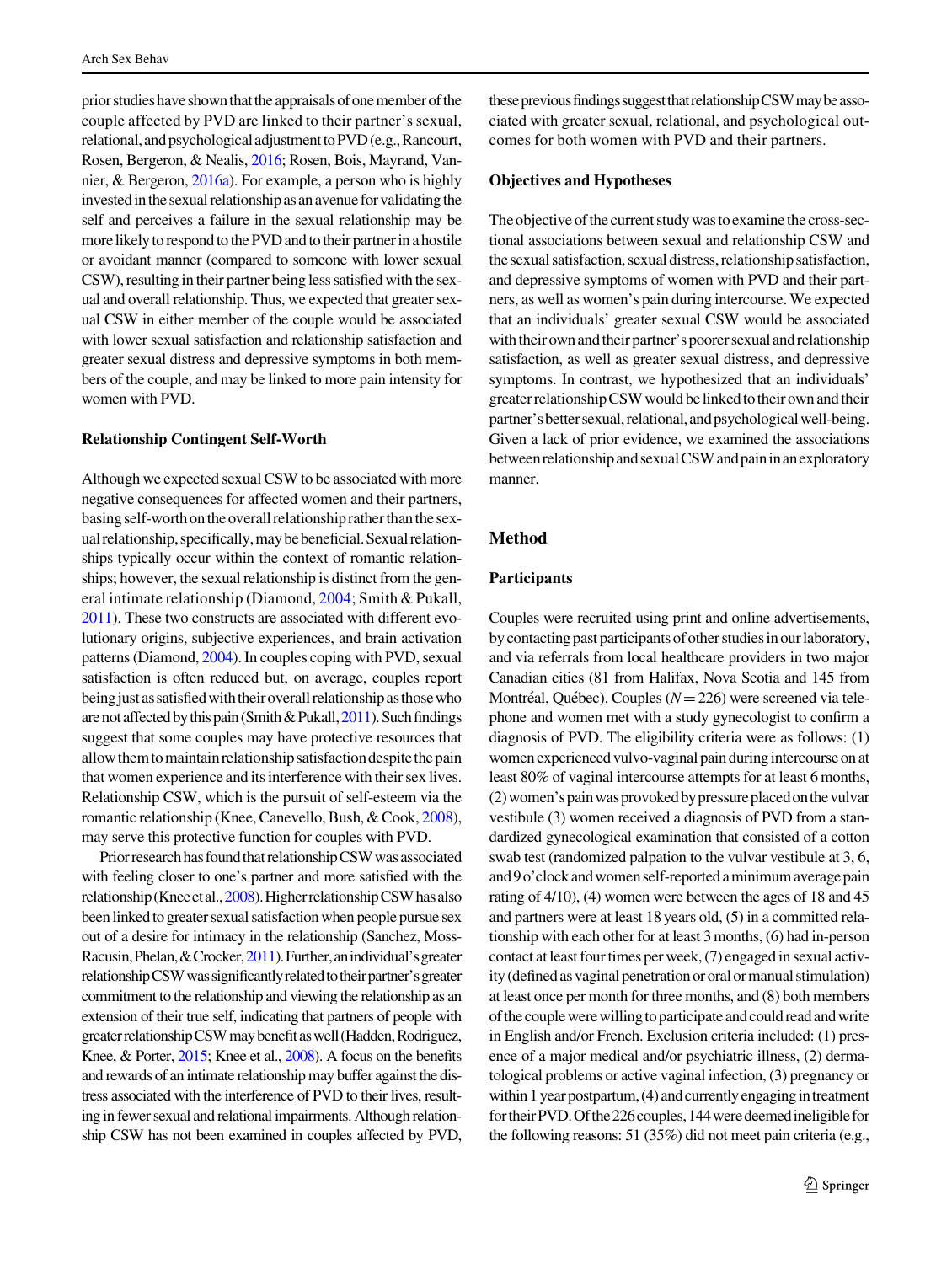location, duration, frequency), 21 (15%) did not meet the relationship or sexual activity criteria, 22 (15%) partners declined participation, 14 (10%) women were pursuing PVD treatment, 12 (8%) women did not receive a diagnosis of PVD from the study gynecologist, and 24 (17%) for other reasons (e.g., pregnancy, age, language barrier). The final sample size was therefore 82 couples (33 from Halifax and 49 from Montréal).

# **Measures**

# Sociodemographics

Both members of the couple completed questions about their age, level of education, culture, relationship status, and relationship length. Partners indicated their gender and women reported painful intercourse duration.

# Sexual Contingent Self-Worth

Sexual CSW was measured with the Sexual Contingent Self-Worth (CSW) Scale (Glowacka et al., [2017\)](#page-11-0). The Sexual CSW Scale consists of eight items, which measure the extent to which an individual's self-worth is based on positive and negative events in one's sexual relationship. For example,''I feel betterabout myself when it seems like my partner and I are getting along sexually'' and ''My self-worth is unaffected when things go wrong in my sexual relationship.'' The Sexual CSW Scale was adapted from the items in the Relationship Contingent Self-Esteem Scale, which is described below. Items are rated on a five-point Likert-type scale ranging from 1 (Not at all like me) to 5 (Very much like me). Higher scores reflect greater sexualCSW.Thescalehasgoodvalidityandreliability(Glowacka et al., [2017](#page-11-0)). In the current sample, Cronbach's alphas were .80 and .81 for women and partners, respectively.

#### Relationship Contingent Self-Worth

The Relationship Contingent Self-Esteem Scale (Knee et al., [2008](#page-11-0)) was used to assess the extent to which self-worth is based on events in the individual's overall romantic relationship. The scale consists of 11 items rated on a five-point Likerttype scale ranging from 1 (*Not at all like me*) to  $5$  (*Very much like* me) and includes items such as''An important measure of my self-worth is how successful my relationship is." Higher scores indicate a greater level of relationship CSW. The scale has been shown to have good convergent, discriminant, incremental, and predictive validity (Knee et al., [2008](#page-11-0)). In the current sample, reliability was .85 for women and .85 for partners.

#### Sexual Satisfaction

On a scale from 1 to 7, participants rate the overall quality of their sexual relationship on five bipolar scales (e.g., Valuable vs. Worthless). Higher scores indicate greater sexual satisfaction. The GMSEX has excellent reliability and validity (Byers & MacNeil, [2006](#page-10-0)). Cronbach's alphas for the current sample were .88 for women and .92 for partners.

#### Sexual Distress

Sexual distress was measured using the 13-item Female Sexual Distress Scale-Revised (FSDS-R; DeRogatis, Clayton, Lewis-D'Agostino, Wunderlich, & Fu, [2008](#page-11-0)). On a five-point Likerttype scale, participants rate how frequently (e.g.,  $1 = Never$  to  $5 = Always$ ) they experience sexually related distress (e.g., feelings of frustration, worry, guilt). Higher scores indicate higher levels of sexual distress. The FSDS-R has been shown to have good discriminant validity and high test–retest reliability (DeRo-gatis et al., [2008](#page-11-0)). Although originally developed and validated with women, the items on the measure are gender neutral. Further, the FSDS-R has been administered to men in previous research and is currently being validated in men (e.g., Park, Villanueva, Viers, Siref, & Feloney, [2011a;](#page-11-0) Santos-Iglesias, Danko, Robinson, & Walker, [2016\)](#page-12-0). Cronbach's alphas in the current sample were .95 and .93 for women and partners, respectively.

# Relationship Satisfaction

Relationship satisfaction was measured with the Couples Satisfaction Index (CSI), a 32-item scale developed by Funk and Rogge [\(2007](#page-11-0)). Using Likert-type scales, participants rate the quality of their relationship across several factors. For example, participants indicate how happy they are with their relationship, how frequently they disagree with their partner, and whether they feel a strong connection with their partner. Higher scores on the CSI indicate greater relationship satisfaction. The CSI has been shown to have strong convergent and construct validity (Funk & Rogge, [2007](#page-11-0)). Reliability for the current sample was .96 for women and .97 for partners.

#### Depressive Symptoms

The presence and severity of depressive symptoms was assessed using the Beck Depression Inventory II (BDI-II; Beck, Steer, & Brown, [1996\)](#page-10-0). The BDI-II consists of 21 items on which participants select how they have been feeling over the past 2 weeks. The authors of the BDI-II have provided scoring guidelines indicating minimal (scores of 0–13), mild (14–19), moderate (20– 28), and severe depressive symptoms (29–63). The BDI-II has demonstrated high internal consistency and good discriminant validity (Beck et al., [1996\)](#page-10-0). It has been validated for use in chronic pain populations (Harris & Joyce, [2008](#page-11-0)). For the current sample, Cronbach's alphas were .93 for women and .92 for partners.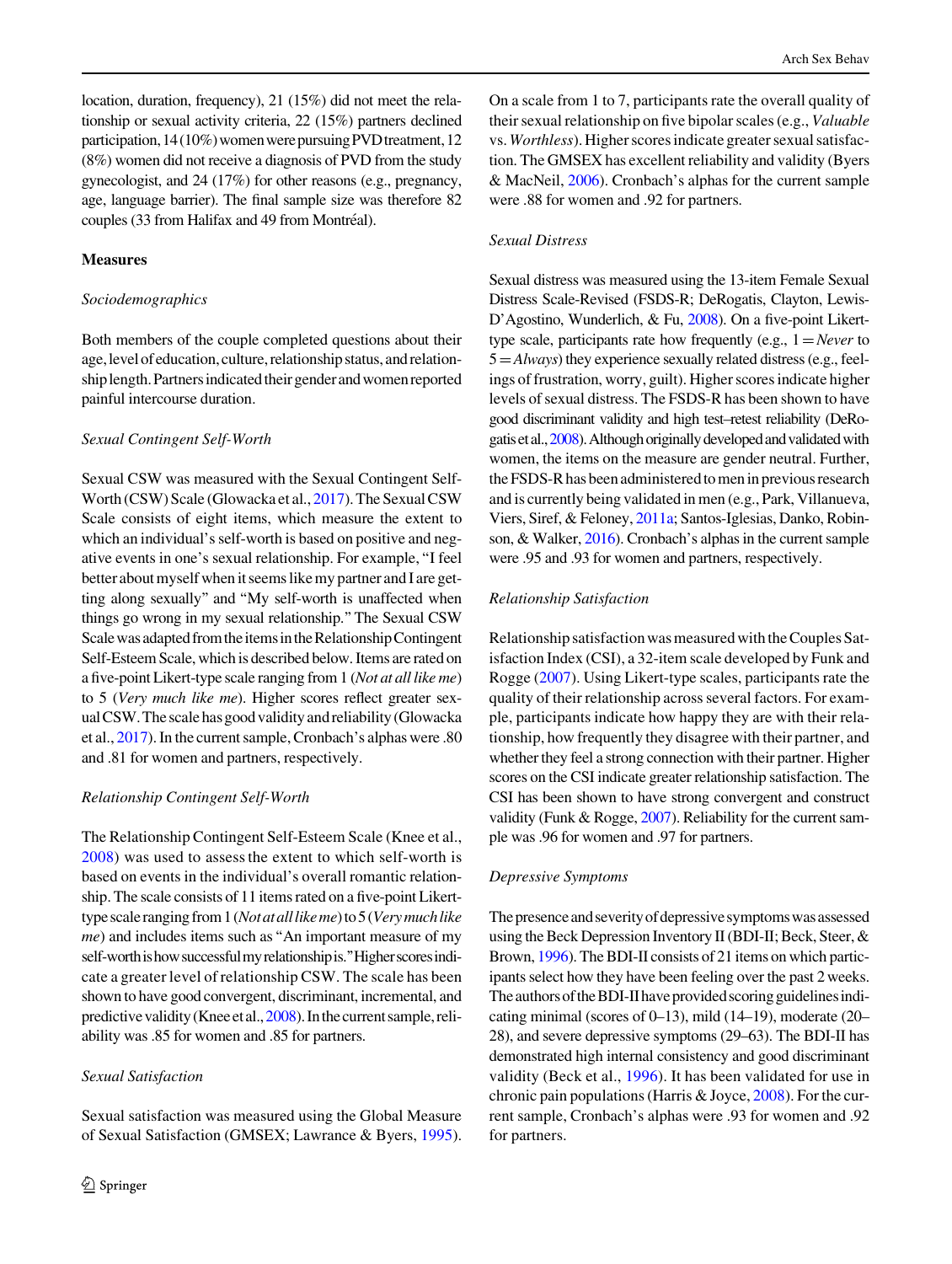#### Women's Genital Pain Intensity

Genito-pelvic pain in women was measured using the Short-Form McGill Pain Questionnaire (SF-MPQ; Melzack, [1987](#page-11-0)). Women were asked to complete this measure in reference to their vulvo-vaginal pain. The SF-MPQ is comprised of 15 pain adjectives that are rated on a four-point intensity scale ranging from  $0$  (None) to  $3$  (Severe) and tap into both sensory and affective aspects of the pain. The total score was used in the analyses for this study such that higher scores reflect more intense pain. The SF-MPQ was found to be a valid and highly reliable measure of pain (Burckhardt & Jones, [2003;](#page-10-0) Grafton, Foster, & Wright, [2005\)](#page-11-0). Cronbach's alpha for the current sample was .76.

# Procedure

Data from this sample have been published previously focusing on other aspects of couples' psychosocial and interpersonal functioning (i.e., not sexual or relationship CSW; Rosen, Dewitte, Merwin, & Bergeron, [2016b;](#page-12-0) Rosen, Muise, Bergeron, Impett, & Boudreau, [2015](#page-12-0)). Couples participated in a structured telephone interview with a research assistant over the telephone to determine eligibility. If eligible based on the screening interview, then women made an appointment with the study gynecologist to confirm a diagnosis for PVD. Couples that were deemed eligible after both levels of screening met with a research assistant at the laboratory, provided informed consent, and completed online questionnaires of the study measures independently from one another. Participants were compensated for their time and travel with \$20 for the laboratory session and women with PVD received an additional \$20 for attending the gynecologist appointment. Our institutions' ethical review boards approved the study procedure.

#### Data Analysis

Data were analyzed using multilevel modeling in SPSS 20.0. First, we examined the bivariate correlations between sociode mographic characteristics of the sample, relationship and sexual CSW, and the study outcomes. Subsequent analyses were guided by the actor–partner interdependence model (APIM) to account for the non-independence between romantic partners (Kenny, Kashy, & Cook, [2006](#page-11-0)). A two-level cross model with random intercepts where persons were nested within dyads was used. All of the APIM models included women's and partners' sexual CSW and relationship CSW together as independent variables. A separate APIM model was conducted for each of the dependent variables (i.e., sexual satisfaction, sexual distress, relationship satisfaction, and depressive symptoms). Thus, we examined the associations between an individual's sexual satisfaction, sexual distress, relationship satisfaction, and depressive symptoms and their own level of sexual and relationship CSW (i.e., actor effects), as well as their partner's level of sexual and

relationship CSW (i.e., partner effects). We used hierarchical regression to determine the associations between women's and partners' sexual and relationship CSW and women's pain intensity since this outcome only pertained to women with PVD.

# **Results**

#### Participant Characteristics and Correlations

Eighty-two women with PVD and their partners (i.e., 164 individuals) participated in the study. Descriptive statistics for the sample are shown in Table [1](#page-5-0). Women and partners' mean scores for the study measures are provided in Table [2.](#page-5-0) Women reported an average pain intensity score of 19.93 with a range of 4–40, which suggests that they had a moderate intensity of pain. Table [3](#page-6-0) reports the correlation coefficients between sexual and relationship CSW and all of the outcome measures. We examined correlations between sociodemographic participant characteristics and all study outcomes to determine whether covariates were required in subsequent analyses. Relationship length was negatively correlated with women's  $(r=$  $-0.26$ ,  $p = 0.02$ ,  $df = 80$ ) and partners' sexual satisfaction ( $r = -0.43$ ,  $p\lt 0.001$ ,  $df=80$ ). Women's age was also negatively correlated with their partners' sexual satisfaction ( $r = -0.35$ ,  $p = 0.001$ ,  $df =$ 80). Partners' age was associated with their own sexual satisfaction ( $r = -.46$ ,  $p < .001$ ,  $df = 80$ ). As such, relationship length and age were included as covariates in analyses with sexual satisfaction. There were no significant differences between the two recruitment sites on participants' sociodemographics or study measures, with the exception of the women's pain intensity measure. Results of an independent sample t test showed that women from Montréal ( $M=21.27$ ,  $SD=6.34$ ,  $n=49$ ) reported greater vulvo-vaginal pain than women from Halifax ( $M=17.81$ ,  $SD = 8.04, n = 31, t = 2.14, df = 78, p = .04,95\% \text{ CI} = .34–6.67).$ As such, we controlled for study site in the analyses with women's genital pain intensity.

# Associations Between Women's and Partners' Sexual and Relationship CSW and Outcomes

Although sexual and relationship CSW were entered together in the APIMs for each of the outcomes, we report the results for sexual CSW and relationship CSW sequentially for ease of comprehension. The results for each outcome are reported in Table [4.](#page-8-0) After accounting for relationship length and age, when partners had greater sexual CSW, they reported poorer sexual satisfaction, but partners' level of sexual CSW was not related towomen'ssexualsatisfaction. Whenwomen and partners reported greater sexual CSW, they were also more sexually distressed, but each person's sexual CSW was not associated with their partner's sexual distress. When partners had greater sexual CSW, they and the women with PVD reported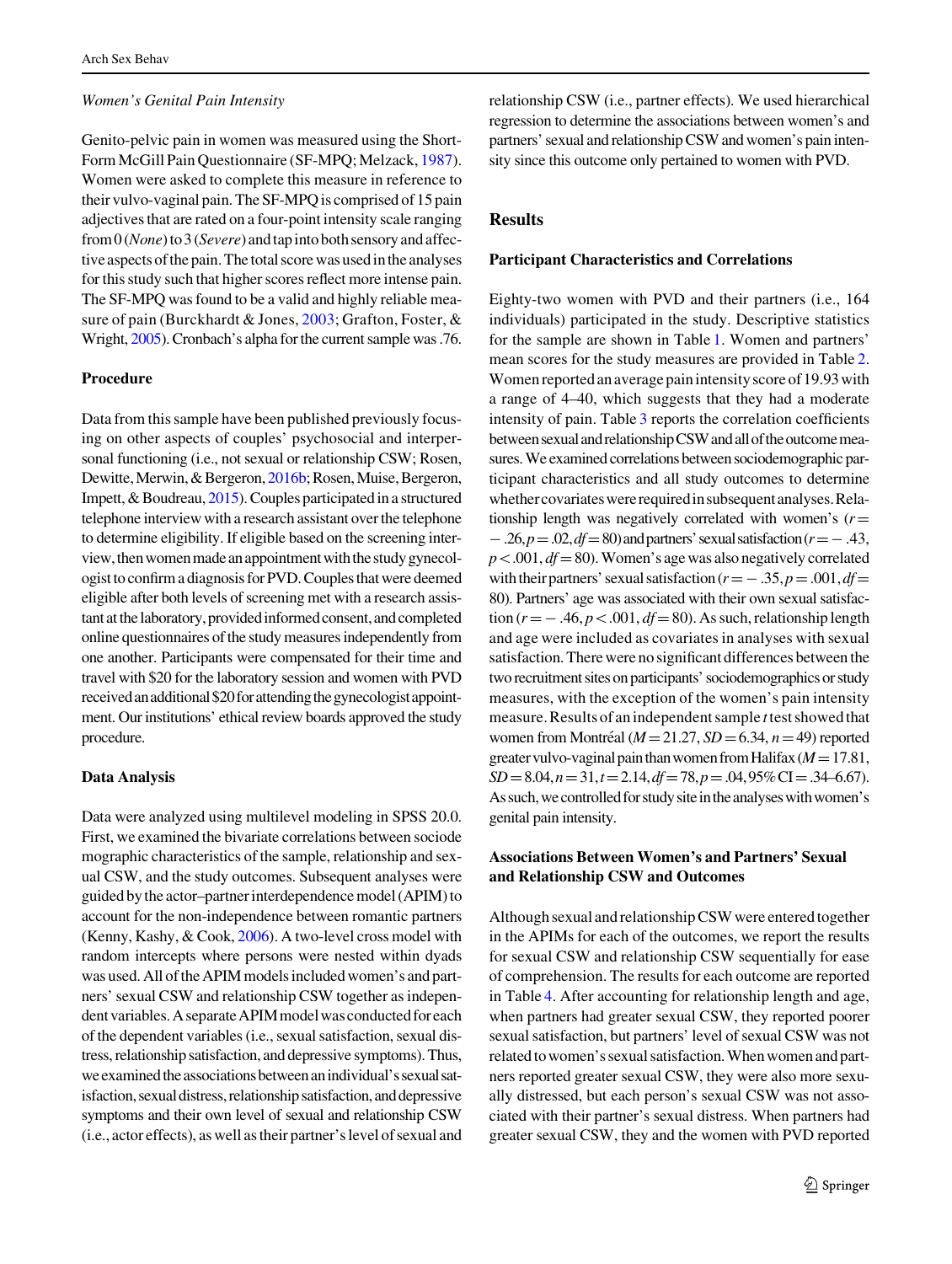Arch Sex Behav

<span id="page-5-0"></span>**Table 1** Sociodemographic characteristics for the sample  $(N = 82$ couples)

|                  | <b>Table 2</b> Scores on study measures for women with PVD and partners |
|------------------|-------------------------------------------------------------------------|
| $(N=82$ couples) |                                                                         |

Variable  $M$  (range) SD

| Variable                       | $M$ (range) or $N$ | SD or $%$ |
|--------------------------------|--------------------|-----------|
| Age (years)                    |                    |           |
| Women                          | $25.95(17-45)$     | 5.8       |
| Partners                       | $27.22(18-50)$     | 6.82      |
| Partners' gender               |                    |           |
| Mixed gender                   | 80                 | 97.56     |
| Same gender                    | $\mathfrak{D}$     | 2.44      |
| Education (years)              |                    |           |
| Women                          | $15.95(11-25)$     | 2.61      |
| Partners                       | $15.05(9-21)$      | 2.75      |
| Culture                        |                    |           |
| Women                          |                    |           |
| Canadian/American              | 68                 | 82.92     |
| European                       | 5                  | 6.1       |
| Other                          | 9                  | 10.97     |
| Partners                       |                    |           |
| Canadian/American              | 63                 | 76.82     |
| European                       | 9                  | 10.97     |
| Other                          | 10                 | 12.19     |
| Relationship status            |                    |           |
| Married                        | 16                 | 19.51     |
| Cohabitating                   | 40                 | 48.78     |
| Living apart                   | 26                 | 31.7      |
| Relationship length (months)   | $53.57(4 - 204)$   | 43.71     |
| Women's pain duration (months) | $66.01(1-264)$     | 58.48     |

M mean of sample, N total number of observations, SD standard devia-

tion, % percentage of sample

lower relationship satisfaction. Partners' greater sexual CSW was also associated with women's greater depressive symptoms, but not with their own depressive symptoms. Women's sexual CSW was not related to their own or their partners' sexual satisfaction, relationship satisfaction, or depressive symptoms. In sum, when partners derived more self-worth from the sexual relationship, they were less sexually and relationally satisfied and more sexually distressed, and women with PVD were less relationally satisfied and reported more depressive symptoms. When women with PVD derived more self-worth from the sexual relationship, they were more sexually distressed.

When partners had greater relationship CSW, they reported greater sexual satisfaction (accounting for relationship length and age) and lower sexual distress, but there was no association between partners' relationship CSW and the sexual satisfaction or distress of women with PVD. Women's relationship CSW was not associated with their own or their partners' sexual satisfaction or distress. When partners had greater relationship CSW, they and the women with PVD reported greater relationship satisfaction. Women's greater relationship CSW

| $30.45(18-40)$   | 5.29  |
|------------------|-------|
| $29.10(16-37)$   | 5.13  |
|                  |       |
| $41.37(24 - 55)$ | 7.3   |
| $40.23(22 - 55)$ | 6.93  |
|                  |       |
| $22.87(8-35)$    | 6.35  |
| $25.21(7-35)$    | 6.42  |
|                  |       |
| $123.38(51-154)$ | 24.14 |
| 124.49 (59-159)  | 24.45 |
|                  |       |
| $30.99(0-52)$    | 12.24 |
| $16.49(0-46)$    | 10.43 |
|                  |       |
| $13.39(0-46)$    | 9.88  |
| $9.1(0-42)$      | 8.29  |
| $19.93(4 - 40)$  | 7.2   |
|                  |       |

M mean of sample, N total number of observations, SD standard deviation, % percentage of sample

Sexual CSW was measured using the Sexual CSW Scale; relationship CSW was measured using the Relationship Contingent Self-Esteem Scale; sexual satisfaction was measured using the GMSEX; relationship satisfaction was measured with the CSI; sexual distress was measured using the FSDS-R; depression was measured with the BDI-II; women's pain intensity was measured using the SF-MPQ

was related to their own greater depressive symptoms but not their partners' depressive symptoms, whereas partners' greater relationship CSW was associated with women's lower depressive symptoms but not their own symptoms. In sum, when partners derived more self-worth from the overall romantic relationship, they were more sexually and relationally satisfied and less sexually distressed and women with PVD were more relationallysatisfiedandreportedlessdepressivesymptoms.However, when women with PVD derived more self-worth from the romantic relationship, they reported more depressive symptoms.

According to a hierarchical multiple regression analysis, after controlling for study site, women's and partners' sexual CSW and relationship CSW accounted for 14% of the variance in women's genital pain intensity,  $F(5, 74) = 2.35$ ,  $p = .05$ . Study site ( $\beta =$ .22,  $p = .05$ ) and women's sexual CSW ( $\beta = .28$ ,  $p = .03$ ) were unique predictors of pain intensity, whereas women's relationship CSW ( $\beta$  = .01,  $p$  = .97), partners' sexual CSW ( $\beta$  = .06,  $p$  = .42), and partners' relationship CSW ( $\beta = -.06, p = .71$ ) were not. Therefore, women's greater sexual CSW was associated with their own greater genital pain intensity.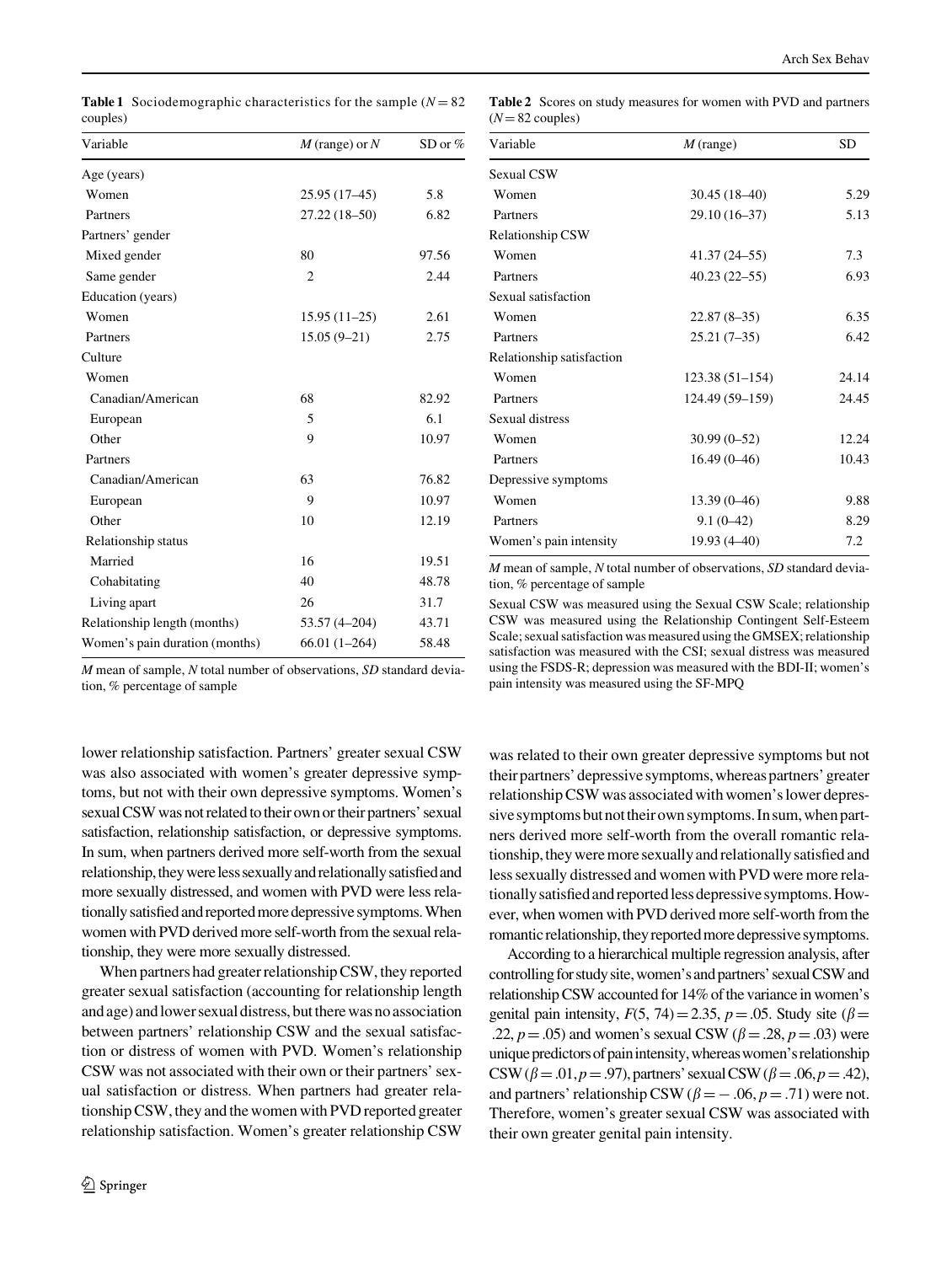<span id="page-6-0"></span>

| Scale        | Source | SCSW                     | <b>RCSES</b>   |                          | <b>GMSEX</b>                                                                                                                                                                                                                                                                                                                                                                     |                          | CSI                      |                          | FSDS-R          |            | BDI-II         |                     | <b>SF-MPC</b>             |
|--------------|--------|--------------------------|----------------|--------------------------|----------------------------------------------------------------------------------------------------------------------------------------------------------------------------------------------------------------------------------------------------------------------------------------------------------------------------------------------------------------------------------|--------------------------|--------------------------|--------------------------|-----------------|------------|----------------|---------------------|---------------------------|
|              |        | ≏                        | ⋗              | Δ                        | ≽                                                                                                                                                                                                                                                                                                                                                                                | $\sim$                   | ≽                        | ≏                        | ≽               | $\sim$     | ≽              | $\mathbf{r}$        | ≽                         |
| SCSW         |        | $-5$                     | $46***$        | $-03$                    | $-0.9$                                                                                                                                                                                                                                                                                                                                                                           |                          | වී                       | $\overline{0}$           | $38***$         | SO         | $\overline{4}$ |                     | $29*$                     |
|              |        | $\overline{\phantom{a}}$ | $\overline{0}$ | $.67***$                 | $-0.9$                                                                                                                                                                                                                                                                                                                                                                           | $\overline{0}$           |                          |                          | $\widetilde{q}$ |            |                | $\overline{0}$      | $\mathcal{S}$             |
| RCSES        |        | ı                        | I              | 0 <sub>5</sub>           | $-0.001$                                                                                                                                                                                                                                                                                                                                                                         | $-12$                    | S.                       | $\overline{50}$          | $\frac{6}{1}$   |            | $27*$          | Ξ                   | $\overline{10}$           |
|              |        |                          | I              | $\overline{\phantom{a}}$ | 5.                                                                                                                                                                                                                                                                                                                                                                               | $27*$                    | $\overline{.15}$         | $25*$                    | $-0.06$         | $-0.5$     | $-0.06$        | Ξ.                  | $-0.05$                   |
| <b>GMSEX</b> |        | I                        | I              | I                        | $\begin{array}{c} \rule{0pt}{2.5ex} \rule{0pt}{2.5ex} \rule{0pt}{2.5ex} \rule{0pt}{2.5ex} \rule{0pt}{2.5ex} \rule{0pt}{2.5ex} \rule{0pt}{2.5ex} \rule{0pt}{2.5ex} \rule{0pt}{2.5ex} \rule{0pt}{2.5ex} \rule{0pt}{2.5ex} \rule{0pt}{2.5ex} \rule{0pt}{2.5ex} \rule{0pt}{2.5ex} \rule{0pt}{2.5ex} \rule{0pt}{2.5ex} \rule{0pt}{2.5ex} \rule{0pt}{2.5ex} \rule{0pt}{2.5ex} \rule{0$ | $.38**$                  | $29**$                   | $\ddot{.}$               | $-67***$        | $-35**$    | $\overline{c}$ | $\ddot{\mathrm{c}}$ | $-34**$                   |
|              |        |                          |                |                          | I                                                                                                                                                                                                                                                                                                                                                                                | $\overline{\phantom{a}}$ | $34**$                   | $53**$                   | $-28*$          | $-0.61***$ | $-14$          | $-0.25*$            | $-0.08$                   |
| <b>USD</b>   |        |                          | I              |                          | I                                                                                                                                                                                                                                                                                                                                                                                | $\overline{\phantom{a}}$ | $\overline{\phantom{a}}$ | $.58***$                 | $-10$           | $-30^{**}$ | $-41***$       | $-34**$             |                           |
|              |        | ı                        | ı              | ı                        | I                                                                                                                                                                                                                                                                                                                                                                                | I                        | $\overline{\phantom{a}}$ | $\overline{\phantom{a}}$ | ラー              | $-48***$   | $-26*$         | $-46***$            | $\mathcal{S}$             |
| FSDS-R       |        |                          | I              |                          | I                                                                                                                                                                                                                                                                                                                                                                                | I                        | I                        | I                        | I               | $34**$     | $.32**$        | S.                  | $46***$                   |
|              |        | I                        | I              | I                        | I                                                                                                                                                                                                                                                                                                                                                                                | I                        | I                        | I                        | I               | I          | $\overline{c}$ | $.48***$            | $\widetilde{\mathrm{SO}}$ |
| FICE         | ⋧      | I                        | I              | I                        | $\overline{\phantom{a}}$                                                                                                                                                                                                                                                                                                                                                         | I                        | I                        | I                        | I               | I          | I              | $31**$              | $34**$                    |
|              | $\sim$ | I                        | I              | I                        | I                                                                                                                                                                                                                                                                                                                                                                                | I                        | $\overline{\phantom{a}}$ | I                        | I               | I          | I              | I                   | $-18$                     |

# SCSW Sexual Contingent Self-Worth Scale, RCSES Relationship Contingent Self-Esteem Scale, GMSEX Global Measure of Sexual Satisfaction, CSI Couples Satisfaction Inventory, FSDS-R Female<br>Sexual Distress Scale-Revised, BDI-II SCSW Sexual Contingent Self-Worth Scale,RCSESRelationship Contingent Self-Esteem Scale, GMSEX Global Measure of Sexual Satisfaction,CSICouples Satisfaction Inventory,FSDS-RFemale Sexual Distress Scale-Revised, *BDI-II* Beck Depression Inventory II, SF-MPQ McGill Pain Questionnaire

 $*_{p} < 0.05$ ;  $*_{p} < 0.01$ ;  $*_{*} < 0.001$  $*p\lt.05; **p\lt.01; ***p\lt.001$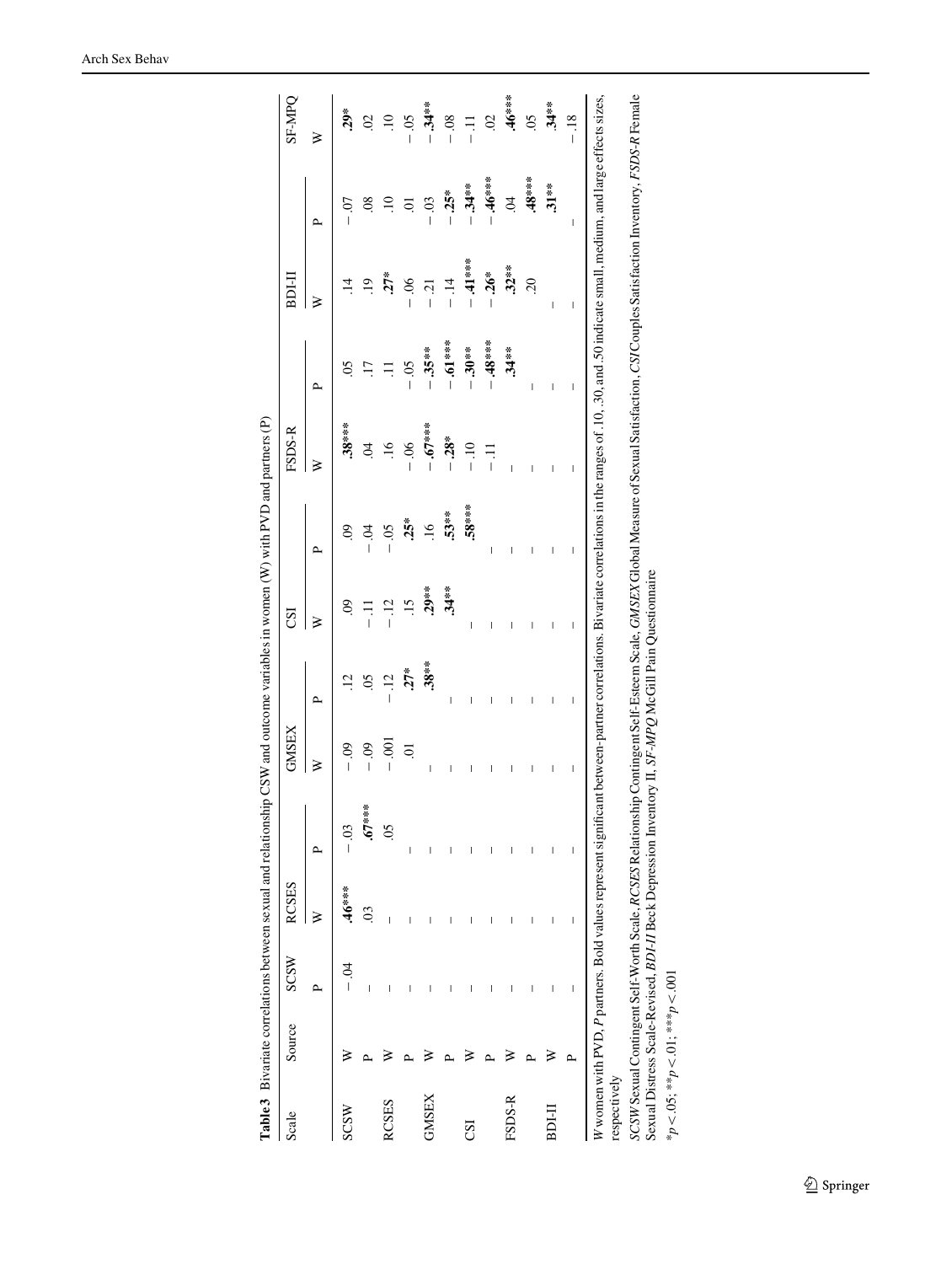# **Discussion**

We aimed to determine the associations between sexual and relationship CSW and sexual distress and satisfaction, relationship satisfaction, depressive symptoms, and pain intensity in couples affected by PVD. The study sample consisted of couples in committed relationships, and the majority of the couples were in mixed-gender relationships. Results indicated that when women with PVD had greater sexual CSW, they experienced more sexual distress and greater genital pain intensity. Partners' greater sexual CSW was linked to their own lower sexual and relationship satisfaction and greater sexual distress, as well as women's lower relationship satisfaction and more depressive symptoms. However, when partners reported greater relationship CSW, they reported better sexual and relationship satisfaction and less depressive symptoms, and women had greater relationship satisfaction and fewer depressive symptoms. Finally, when women with PVD had greater relationship CSW, they reported more depressive symptoms. Thus, with the exception of this last finding, sexual CSW, especially the partners', was associated with couples' poorer psychosexual and relational well-being and women's greater pain, whereas partners' relationship CSW was linked to better sexual, relational, and psychological wellbeing in couples suffering from PVD. This study extends the general CSW literature to examine how sexual and relational CSW domains relate to couples struggling with a common sexual problem, specifically PVD. This study also contributes to the PVD literature by establishing that, although past work has shown the importance of sexual self-esteem for individuals (Ménard  $\&$ Offman, [2009;](#page-11-0) Stewart & Szymanski, [2012;](#page-12-0) Taleporos & McCabe, [2002](#page-12-0)), the method by which couples, particularly partners, pursue self-esteem (i.e., via the overall relationship or sexual relationship specifically) is also important for their well-being. Further, this study involved both members of the couple unlike past research on sexual self-esteem and self-worth, which was not dyadic.

Consistent with our expectations, for both women with PVD and their partners, greater sexual CSW was linked to their own greater sexual distress (i.e., their feelings of anxiety, frustration or concern about the sexual relationship). Findings are consistent with the CSW literature, which has shown that perceived failure in a contingent domain is associated with increased stress and anxiety (Crocker, [2002a;](#page-10-0) Park & Crocker, [2005](#page-11-0)). When couples affected by PVD base their self-worth on maintaining a successful sexual relationship, problems in this aspect of their relationship, such as pain during intercourse, may become more salient. In a community sample of men and women, greater sexual CSW was associated with feeling more self-conscious and hyperaware of one's own sexuality (Glowacka et al., [2017\)](#page-11-0). In addition to hypervigilance to pain (Desrochers, Bergeron,

Landry, & Jodoin, [2008\)](#page-11-0), women with PVD tend to report body image and genital image concerns, and a loss of sexual confi-dence (Marriott & Thompson, [2008;](#page-11-0) Pazmany et al., [2013](#page-11-0)). Thus, for both women with PVD and their partners, those with greater sexual CSW may be sensitive to their sexual difficulties, which they also view as significant failures in the contingent domain (i.e., the sexual relationship), and these qualities are experienced alongside more sexual distress.

Additionally, women's greater sexual CSW was associated with their greater pain intensity during intercourse. Several studies have shown that individuals with chronic pain exhibit an attentional bias toward their pain, resulting in greater pain (Pincus&Morley,[2001](#page-11-0);Roelofs,Peters,Zeegersb,&Vlaeyena, [2002](#page-11-0); Schotha, Nunesb, & Liossi, [2012](#page-12-0)). Moreover, women with PVD who report increased levels of hypervigilance to pain, pain catastrophizing, and fear of pain (i.e., fear avoidance) also report greater pain intensity (Desrochers et al., [2008;](#page-11-0) Payne, Binik, Amsel, & Khalife, [2005](#page-11-0)). Greater sexual CSW could further increase attention to the pain because it is considered to be the primary cause of failure in the sexual relationship. When women with PVD have greater sexual CSW, they may become more hypervigilant to their pain and spend substantial time focusing on and worrying about their pain, which in turn could be associated with greater pain than for women with PVD who have lower levels of sexual CSW. The mediating role of fear avoidance should be examined in future studies. It is also possible that the experience of greater pain may lead an individual to base their self-worth on the sexual relationship to a greater degree. Longitudinal studies are required to determine the temporal order of these associations.

The partners of women with PVD also reported negative correlates of sexual CSW: Partners' greater sexual CSW was associated with their own lower sexual and relationship satisfaction. In a recent qualitative study, partners of women with PVD expressed concerns that this condition decreased the quantity and quality of their sexual interactions and disrupted their relational intimacy beyond difficulties with penetrative intercourse(Sadowniketal.,[2016](#page-12-0)).WomenwithPVDhavereported avoiding engaging in intimate and affectionate behaviors (e.g., hugging, kissing) because of worry that such behaviors might lead to painful intercourse (Marriott & Thompson, [2008\)](#page-11-0). However, relationship intimacy and affectionate behaviors outside of a sexual context have been linked to greater sexual and relationship satisfaction in couples affected by PVD (Bois, Berg-eron, Rosen, McDuff, & Grégoire, [2013;](#page-10-0) Vannier, Rosen, Mackinnon, & Bergeron, [2016\)](#page-12-0). Since individuals with greater sexual CSW are more focused on the success or failure of the sexual relationship, it is possible that partners with greater sexual CSW might be vigilant and sensitive to lower levels of affection and intimacy, which might explain the associations with lower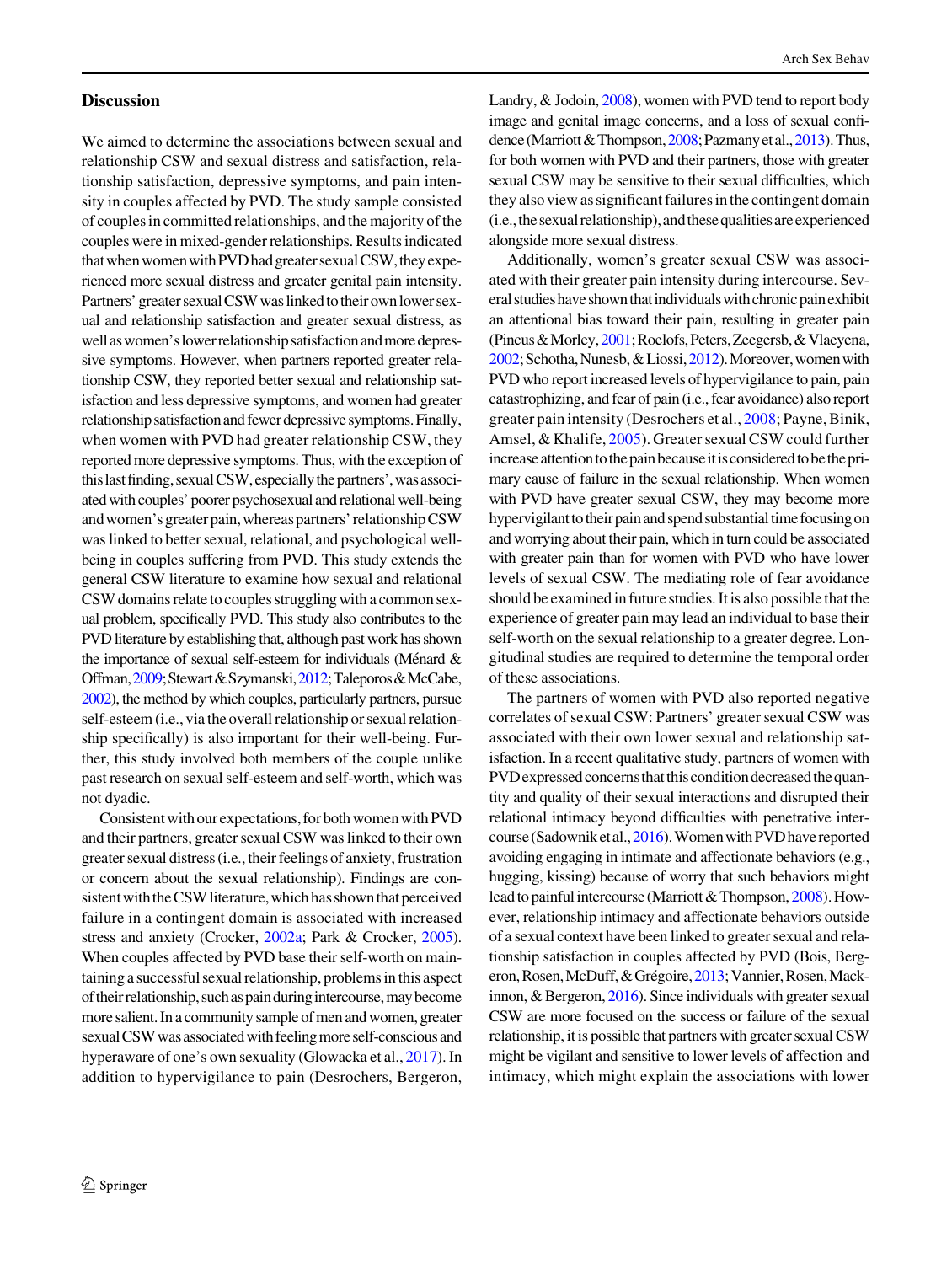|                          | Predictor variables                |          |       |                  |                  |                                    |          |            |                  |                  |
|--------------------------|------------------------------------|----------|-------|------------------|------------------|------------------------------------|----------|------------|------------------|------------------|
|                          | Sexual contingent self-worth       |          |       |                  |                  | Relationship contingent self-worth |          |            |                  |                  |
|                          | $\boldsymbol{b}$                   | $\rm SE$ | df    | $\boldsymbol{t}$ | $\boldsymbol{p}$ | $\boldsymbol{b}$                   | $\rm SE$ | df         | $\boldsymbol{t}$ | $\boldsymbol{p}$ |
|                          | Model 1: Sexual satisfaction       |          |       |                  |                  |                                    |          |            |                  |                  |
| Actor effects            |                                    |          |       |                  |                  |                                    |          |            |                  |                  |
| Women                    | $-.25$                             | .15      | 76.45 | $-1.69$          | .10              | .09                                | .11      | 74.98      | .83              | .41              |
| Partners                 | $-.32$                             | .16      | 75.05 | $-2.08$          | .04              | .43                                | .12      | 75.66      | 3.73             | .000             |
| Partner effects          |                                    |          |       |                  |                  |                                    |          |            |                  |                  |
| Women                    | $-.23$                             | .18      | 74.70 | $-1.25$          | .21              | .13                                | .14      | 75.34      | .99              | .33              |
| Partners                 | .13                                | .13      | 76.75 | 1.03             | .31              | $-.14$                             | .09      | 75.89      | $-1.49$          | .14              |
| Model 2: Sexual distress |                                    |          |       |                  |                  |                                    |          |            |                  |                  |
| Actor effects            |                                    |          |       |                  |                  |                                    |          |            |                  |                  |
| Women                    | .90                                | .27      | 77    | 3.32             | .001             | $-.03$                             | .20      | 77         | $-.15$           | .88              |
| Partners                 | .77                                | .30      | 77    | 2.61             | .01              | $-.47$                             | .22      | $77\,$     | $-2.15$          | .04              |
| Partner effects          |                                    |          |       |                  |                  |                                    |          |            |                  |                  |
| Women                    | .39                                | .33      | 77    | 1.16             | .25              | $-.27$                             | .25      | 77         | $-1.09$          | .28              |
| Partners                 | $-.001$                            | .24      | 77    | $-.01$           | .99              | .17                                | .18      | 77         | .95              | .35              |
|                          | Model 3: Relationship satisfaction |          |       |                  |                  |                                    |          |            |                  |                  |
| Actor effects            |                                    |          |       |                  |                  |                                    |          |            |                  |                  |
| Women                    | .81                                | .55      | 77    | 1.50             | .14              | $-.65$                             | .40      | 77         | $-1.65$          | .10              |
| Partners                 | $-1.78$                            | .67      | 77    | $-2.66$          | .01              | 1.81                               | .49      | ${\bf 77}$ | 3.66             | .000             |
| Partner effects          |                                    |          |       |                  |                  |                                    |          |            |                  |                  |
| Women                    | $-1.76$                            | .67      | 77    | $-2.63$          | .01              | 1.43                               | .50      | 77         | 2.88             | .01              |
| Partners                 | .73                                | .54      | 77    | 1.34             | .19              | $-.48$                             | .39      | $77\,$     | $-1.21$          | .23              |
|                          | Model 4: Depressive symptoms       |          |       |                  |                  |                                    |          |            |                  |                  |
| Actor effects            |                                    |          |       |                  |                  |                                    |          |            |                  |                  |
| Women                    | .02                                | .22      | 77    | .11              | .91              | .37                                | .16      | 77         | 2.34             | .02              |
| Partners                 | .21                                | .24      | 77    | .88              | .38              | $-.11$                             | .18      | 77         | $-.59$           | .56              |
| Partner effects          |                                    |          |       |                  |                  |                                    |          |            |                  |                  |
| Women                    | .80                                | .27      | 77    | 3.00             | .004             | $-.51$                             | .20      | 77         | $-2.55$          | .01              |
| Partners                 | $-.22$                             | .20      | 77    | $-1.11$          | .27              | .19                                | .14      | 77         | 1.29             | .20              |

<span id="page-8-0"></span>Table 4 Actor–partner interdependence model with sexual contingent self-worth and relationship contingent self-worth as independent variables and sexual distress, sexual satisfaction, relationship satisfaction, and depressive symptoms as dependent variables

Actor effects refer to the association between women's or partners' sexual/relationship CSW and their own outcomes, whereas partner effects refer to the association between women's or partners' sexual/relationship CSW and their partners outcomes

Significant effects are bolded

sexual and relationship satisfaction. Future studies should examine the mechanisms of these associations.

Partners'sexualCSWalsorelatedtowomen'srelationaland psychological well-being. When partners reported greater sexual CSW, women with PVD were less satisfied with the overall relationship and reported more depressive symptoms. External domains of CSW (e.g., appearance), that is, basing one's selfworth on sources that require validation from others, are associated withincreased hostility toward others, particularly when the person does not feel validated (Crocker, [2002b](#page-10-0)). In a recent qualitative study of a small sample of partners of women with PVD, some partners reported feeling frustrated because they believed they were working hard to accommodate the pain and they perceived this effort as underappreciated at times (Sadownik et al., [2016](#page-12-0)). It is possible that partners with greater sexual CSW may be more likely to communicate their frustrations about the pain condition in a less adaptive way, which could be associated with women being less satisfied with the overall relationship. Further, when partners emphasize the sexual relationship and perceive it as failing to a greater extent, women with PVD might be more likely to internalize the blame for problems in the sexual relationship, which could be associated with experiencing guilt and hopelessness, and ultimately more depressive symptoms.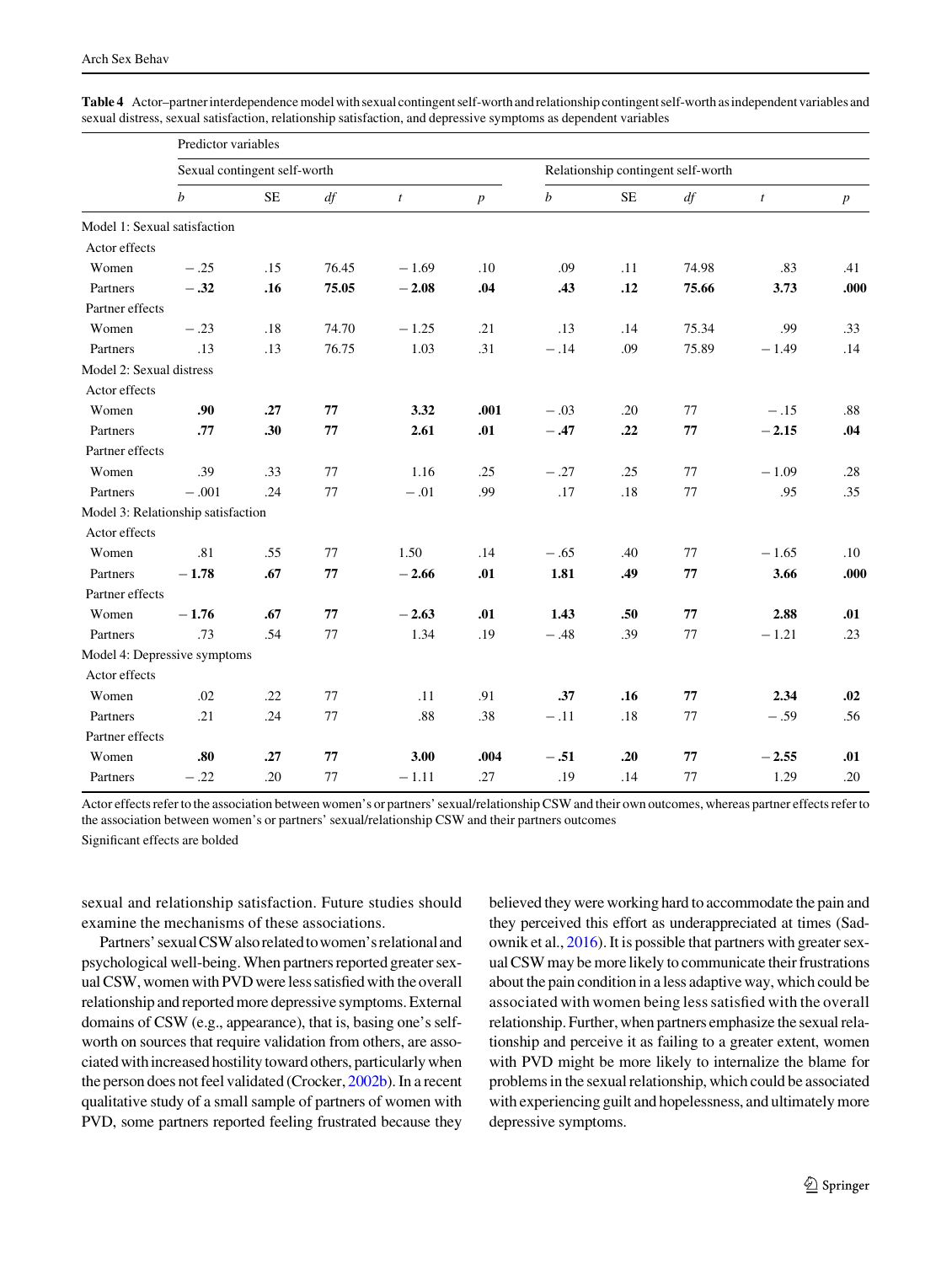Although couples with PVD tend to perceive failures in their sexual relationship, this may not extend to perceptions of deficiencies in their overall romantic relationship. We found that when partners reported greater relationship CSW, they were also more sexually and relationally satisfied and less sexually distressed, and women were more satisfied with the relationship and reported less depressive symptoms. Thus, partners' relationship CSW may help to protect the well-being of couples with PVD. Indeed, prior research in community samples has found that when individuals pursue self-worth via their overall relationships, they feel closer to their partner and their partners report being more committed to the relationship (Hadden et al., [2015;](#page-11-0) Knee et al., [2008](#page-11-0)). When partners rely on their overall romantic relationships to pursue and maintain their selfesteem, they may be more focused on the benefits and rewards of this relationship, which might buffer against the negative consequences from the interference of PVD to their sex lives. Further, partners may be more motivated to improve broader relationship factors, such as intimacy, which extend the benefits to greater sexual satisfaction for partners. Consistent with this reasoning, higher relationship CSW has been associated with greater sexual satisfaction when sexual motives were based on a desire to pursue intimacy in community samples (Sanchez et al., [2011](#page-12-0)).

Moreover, previous research has found that individuals who are higher in relationship CSW are especially attentive to the needs of their partners (Park, Sanchez, & Brynildsen, [2011b\)](#page-11-0). Thus, as partners' relationship CSW increases, they may be more attentive to the needs of women with PVD such that they are more willing to adapt their sexual behaviors to include those that are less painful and more pleasurable for the woman, which relates to both partners and women feeling more satisfied with the relationship, and partners feeling more sexually satisfied. A recent study of couples affected by PVD found that when partners were more motivated to meet the sexual needs of women with PVD, both partners and the women were more relationally and sexually satisfied (Muise, Bergeron, Impett, & Rosen, [2017\)](#page-11-0). When partners have greater relationship CSW, they may focus more on the benefits of the relationship to improve their selfesteem, which might reduce some of the feelings of inadequacy, shame, and failure that women with PVD often experience (Ayling & Ussher, [2008](#page-10-0); Marriott & Thompson, [2008](#page-11-0)), and could be linked to women's fewer depressive symptoms.

Although the observed associations in this study generally showed positive associations between partners' relationship CSW and couples' well-being, when women with PVD had greater relationship CSW, they reported more depressive symptoms. Qualitative studies have found that women with PVD are concerned with not meeting societal expectations of what it means to be a good romantic partner (Ayling & Ussher, [2008;](#page-10-0) Marriott & Thompson, [2008](#page-11-0)). In such a context, when women with PVD view the romantic relationship as important for their sense of self-worth, they may be more likely to experience feelings of worthlessness and hopelessness, which are common depressive symptoms. Additionally, they may be more inclined to confirm a negative view of themselves via feedback from their partners. For example, one study found that those with greater friendship CSW engaged in rumination and negative feedback seeking from friends, which in turn, maintained depressive symptoms (Cambron & Acitelli, [2010](#page-10-0)). It is also possible that women with PVD who have greater depressive symptoms tend to base their self-worth on their romantic relationship. Indeed, individuals suffering from depression are more likely to exhibit preoccupied attachment in their relationships compared to those with few depressive symptoms (Carnel-ley, Pietromonaco, & Jaffe, [1994](#page-10-0)). Although relationship CSW in women with PVD was linked to their own greater depressive symptoms, their partners' greater relationship CSW was associated with women's lower depressive symptoms. Since the role of women's and partners' relationship CSW appears to differ for women with PVD, more research is needed to understand whether it is adaptive to have higher relationship CSW.

Another unexpected finding in this study was that the majority of the significant associations related to the partner's (and not the woman with PVD's) level of sexual and relationship CSW. In other chronic pain populations, partners' experiences, such as their physical and mental health, were directly associated with their own and their partners' psychological and relational well-being (Pakenham & Samios, [2013](#page-11-0); Segrin & Badger, [2014](#page-12-0); Zhou et al., [2011\)](#page-12-0). The PVD literature stresses the importance of how partners respond to the pain condition for their own and for women's adjustment (e.g., Rosen, Bergeron, Glowacka, Delisle, & Baxter, [2012](#page-11-0); Rosen et al., [2013\)](#page-11-0). The current findings suggest that partners' levels of both sexual and relationship CSW in the context of PVD seem to be more important for couples' adjustment compared to women's CSW, further underscoring the importance of including the partner in research and treatment. How couples adjust to sexual difficulties is critical because the consequences associated with sexual problems such as PVD cause a great deal of suffering and are commonly the trigger for seeking treatment and key targets of intervention, beyond the pain itself.

There were some limitations to this study. The research design was cross-sectional, so we could not draw causal conclusions or confirm the direction of the associations that we observed. Our interpretation of the findings was based on theoretical models of CSW and prior research; however, it is possible that some of the associations also operate in the opposite direction. For example, when couples affected by PVD have greater sexual distress, perceived failures in the sexual relationship may become more salient and influence their pursuit of self-worth via the sexual relationship. Further, the relationships between sexual and relationship CSW and outcomes may be bidirectional and cyclical. For example, those with greater sexual CSW may have greater sexual distress and as their sexual distress increases, they may rely even more on the sexual relationship to validate their selfworth. Future studies should employ longitudinal, experimental, and daily experience study designs to determine the temporal order of these relationships. Another limitation of this study was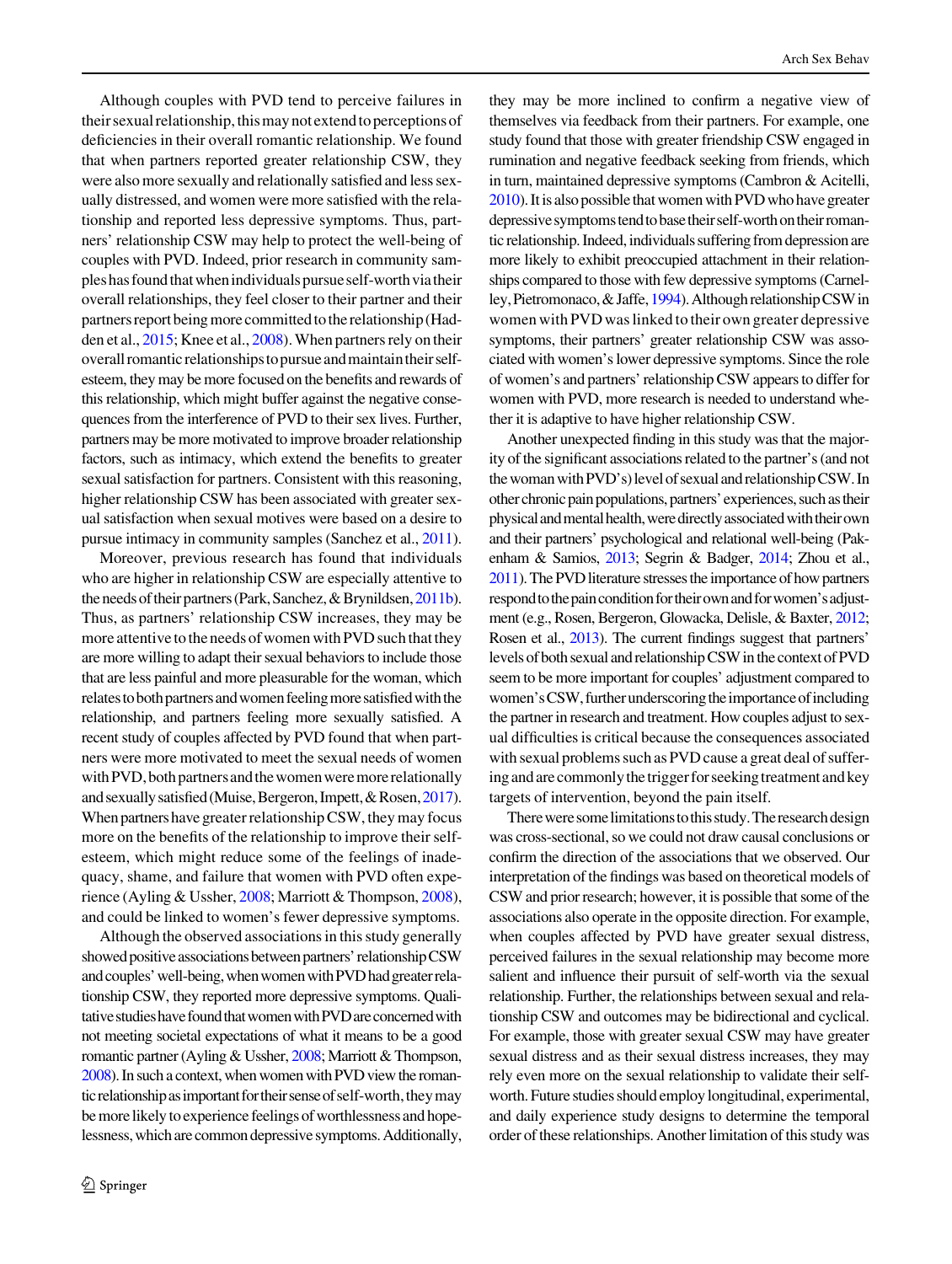<span id="page-10-0"></span>that the sample was primarily Caucasian North Americans in mixed-gender committed relationships, which limits the generalizability of our findings. The average duration of pain for women in this study was longer than the average relationship duration of the couples that participated in this study. The findings may therefore be more representative of couples where the PVD predated the relationship, rather than couples in which the woman developed PVD after being in the relationship for some time. Future research should seek a more heterogeneous sample. Further research is also needed to determine whether these findings might generalize to other sexual difficulties.

#### **Conclusions**

This study examined the associations between sexual CSW (i.e., self-worth dependent on perceived success or failure of the sexual relationship) and relationship CSW (i.e., self-worth dependent on the perceived success or failure of the overall romantic relationship) and the psychological, relational, and sexual well-being of couples affected by PVD and women's pain. Although the current study was cross-sectional, the overall pattern of results showed that greater sexual CSW (especially from the perspective of the partner) was linked to poorer relational and psychosexual well-being for both women and partners and greater women's pain, whereas partner's greater relationship CSW was associated with better well-being. Findings suggest that sexual and relationship CSW may be important targets for interventions aimed at improving the well-being of couples with PVD. Such interventions may involve a cognitive behavioral therapy approach in which perceptions of inadequacy/ failure are challenged. Indeed, one study found that priming high academic achievementCSW individuals with a more flexible view of learning from setbacks reduced the association between failures in the CSW domain and negative outcomes, such as negative affect (Niiya, Crocker, & Bartmess, [2004](#page-11-0)). The results of this study highlight the importance of including partners—as well as the dynamic between members of the couple—in treatment for PVD. Couples, and particularly partners of women with PVD, could be encouraged to focus on broader aspects of the overall relationship for their self-worth. Reduced sexual CSW in couples and greater relationship CSW in partners could help people affected by PVD adjust to this pain condition and subsequently improve their psychological, relational, and sexual well-being, as well as women's pain.

Acknowledgement The authors would like to thank the couples who participated in this study. The authors would also like to extend their gratitude to Kathy Petite, Gillian K. Boudreau, Mylène Desrosiers, Myriam Pâquet, and the members of the Couples and Sexual Health Laboratory, Dalhousie University, and the Sexual Health Laboratory, Université de Montréal, for their assistance with this project. This research is supported by an operating grant from the Canadian Institutes of Health Research (CIHR), held by Natalie O. Rosen and Sophie Bergeron. Maria Glowacka was supported by doctoral awards from the Nova Scotia Health Research Foundation (NSHRF), the IWK Health

Centre, and the Maritime SPOR Support Unit (MSSU, which receives financial support from CIHR, the Nova Scotia Department of Health and Wellness, the New Brunswick Department of Health, NSHRF, and the New Brunswick Health Research Foundation). The opinions, results, and conclusions reported in this article are those of the authors and are independent from the funding sources.

#### References

- Ayling, K., & Ussher, J. M. (2008). ''If sex hurts, am I still a woman?'' The subjective experience of vulvodynia in hetero-sexual women. Archives of Sexual Behavior, 37,294–304.[https://doi.org/10.1007/](https://doi.org/10.1007/s10508-007-9204-1) [s10508-007-9204-1.](https://doi.org/10.1007/s10508-007-9204-1)
- Beck, A. T., Steer, R. A., & Brown, G. K. (1996). Manual for the Beck depression inventory-II. San Antonio, TX: Psychological Corporation.
- Bergeron, S., Corsini-Munt, S., Aerts, L., Rancourt, K., & Rosen, N. O. (2015). Female sexual pain disorders: A review of the literature on etiology and treatment. Current Sexual Health Reports, 7, 159–169. <https://doi.org/10.1007/s11930-015-0053-y>.
- Blascovich, J., & Tomaka, J. (1991). Measures of self-esteem. In J. P. Robinson, P. R. Shaver, & L. S. Wrightsman (Eds.), Measures of personality and social psychological attitudes(Vol. 1, pp. 115–160). San Diego, CA: Academic Press.
- Bois, K., Bergeron, S., Rosen, N., McDuff, P., & Grégoire, C. (2013). Sexual and relationship intimacy among women with provoked vestibulodynia and their partners: Associations with sexual satisfaction, sexual function, and pain self-efficacy. Journal of Sexual Medicine, 10, 2024–2035. <https://doi.org/10.1111/jsm.12210>.
- Bornstein, J., Goldstein, A. T., Stockdale, C. K., Bergeron, S., Pukall, C., Zolnoun, D., & Coady, D. (2016). 2015 ISSVD, ISSWSH and IPPS consensus terminology and classification of persistent vulvar pain and vulvodynia. Journal of Sexual Medicine, 13, 607–612. [https://](https://doi.org/10.1097/AOG.0000000000001359) [doi.org/10.1097/AOG.0000000000001359.](https://doi.org/10.1097/AOG.0000000000001359)
- Burckhardt, C. S., & Jones, K. D. (2003). Adult measures of pain: The McGill Pain Questionnaire (MPQ), Rheumatoid Arthritis Pain Scale (RAPS), Short-Form McGill Pain Questionnaire (SF-MPQ), Verbal Descriptive Scale (VDS), Visual Analog Scale (VAS), and West Haven-Yale Multidisciplinary Pain Inventory (WHYMPI). Arthritis Care & Research, 49, S96–S104. [https://doi.org/10.1002/](https://doi.org/10.1002/art.11440) [art.11440](https://doi.org/10.1002/art.11440).
- Byers, S., & Macneil, S. (2006). Further validation of the Interpersonal Exchange Model of Sexual Satisfaction. Journal of Sex and Marital Therapy, 32, 53–69. [https://doi.org/10.1080/00926230500232917.](https://doi.org/10.1080/00926230500232917)
- Cambron, M. J., & Acitelli, L. K. (2010). Examining the link between friendship contingent self-esteem and the self-propagating cycle of depression. Journal of Social and Clinical Psychology, 29, 701–726. [https://doi.org/10.1521/jscp.2010.29.6.701.](https://doi.org/10.1521/jscp.2010.29.6.701)
- Cappelleri, J. C., Althof, S. E., Siegel, R. L., Shpilsky, A., Bell, S. S., & Duttagupta, S. (2004). Development and validation of the Self-Esteem and Relationship (SEAR) questionnaire in erectile dysfunction. International Journal of Impotence Research, 16, 30–38. [https://doi.org/10.1038/sj.ijir.3901095.](https://doi.org/10.1038/sj.ijir.3901095)
- Carnelley, K. B., Pietromonaco, P. R., & Jaffe, K. (1994). Depression, working models of others, and relationship functioning. Journal of Personality and Social Psychology, 66, 127–140. [https://doi.org/10.](https://doi.org/10.1037/0022-3514.66.1.127) [1037/0022-3514.66.1.127](https://doi.org/10.1037/0022-3514.66.1.127).
- Crocker, J. (2002a). Contingencies of self-worth: Implications for selfregulation and psychological vulnerability. Self and Identity, 1, 143–149. <https://doi.org/10.1080/152988602317319320>.
- Crocker, J. (2002b). The costs of seeking self-esteem. Journal of Social Issues, 58, 597–615. <https://doi.org/10.1111/1540-4560.00279>.
- Crocker, J., & Park, L. E. (2004). The costly pursuit of self-esteem. Psychological Bulletin, 130, 392–414. [https://doi.org/10.1037/0033-](https://doi.org/10.1037/0033-2909.130.3.392) [2909.130.3.392.](https://doi.org/10.1037/0033-2909.130.3.392)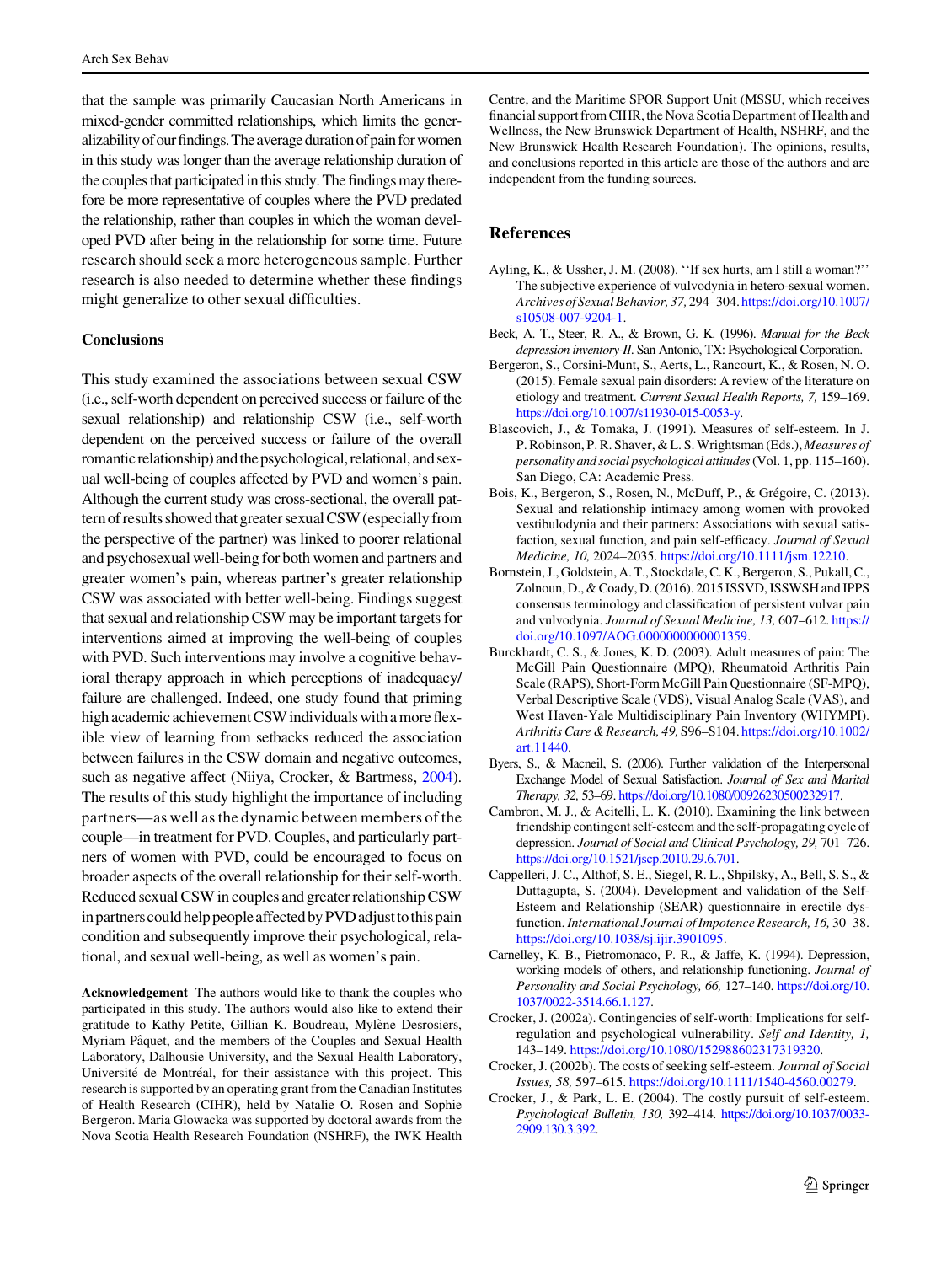- <span id="page-11-0"></span>Crocker, J., & Wolfe, C. T. (2001). Contingencies of self worth. PsychologicalReview,108,593–623.[https://doi.org/10.1037/0033-295X.108.](https://doi.org/10.1037/0033-295X.108.3.593) [3.593.](https://doi.org/10.1037/0033-295X.108.3.593)
- DeRogatis, L. R., Clayton, A., Lewis-D'Agostino, D., Wunderlich, G., & Fu, Y. (2008). Validation of the Female Sexual Distress Scale-Revised for assessing distress in women with hypoactive sexual desire disorder. Journal of Sexual Medicine, 5, 357-364. [https://doi.org/10.1111/](https://doi.org/10.1111/j.1743-6109.2007.00672.x) [j.1743-6109.2007.00672.x.](https://doi.org/10.1111/j.1743-6109.2007.00672.x)
- Desrochers, G., Bergeron, S., Landry, T., & Jodoin, M. (2008). Do psychosexual factors play a role in the etiology of provoked vestibulodynia? A critical review. Journal of Sex and Marital Therapy, 34, 198– 226. <https://doi.org/10.1080/00926230701866083>.
- Diamond, L. M. (2004). Emerging perspectives on distinctions between romantic love and sexual desire. Current Directions in Psychological Science, 13, 116–119. [https://doi.org/10.1111/j.0963-7214.](https://doi.org/10.1111/j.0963-7214.2004.00287.x) [2004.00287.x.](https://doi.org/10.1111/j.0963-7214.2004.00287.x)
- Funk, J.L., & Rogge, R.D. (2007). Testing the ruler with item response theory: Increasing the precision of measurement for relationship satisfaction with the Couples Satisfaction Index. Journal of Family Psychology, 21, 572–583. [https://doi.org/10.1037/0893-3200.21.4.572.](https://doi.org/10.1037/0893-3200.21.4.572)
- Gates, E. A., & Galask, R. P. (2001). Psychological and sexual functioning in women with vulvar vestibulitis. Journal of Psychosomatic Obstetrics and Gynecology, 22, 221–228.
- Glowacka, M., Rosen, N. O., Vannier, S., & MacLellan, M. C. (2017). Development and validation of the Sexual Contingent Self-Worth Scale. Journal of Sex Research, 54, 117–129. [https://doi.org/10.1080/](https://doi.org/10.1080/00224499.2016.1186587) [00224499.2016.1186587](https://doi.org/10.1080/00224499.2016.1186587).
- Grafton, K. V., Foster, N. E., & Wright, C. C. (2005). Test-retest reliability of the Short-Form McGill Pain Questionnaire: Assessment of intraclass correlation coefficients and limits of agreement in patients with osteoarthritis. Clinical Journal of Pain, 21, 73–82. <https://doi.org/10.1097/00002508-200501000-00009>.
- Hadden, B. W., Rodriguez, L. M., Knee, C. R., & Porter, B. (2015). Relationship autonomy and support provision in romantic relationships. Motivation andEmotion, 39,359–373.[https://doi.org/10.1007/s11031-](https://doi.org/10.1007/s11031-014-9455-9) [014-9455-9.](https://doi.org/10.1007/s11031-014-9455-9)
- Harlow,B.L.,Kunitz,C.G.,Nguyen,R.H.N.,Rydell,S.A.,Turner,R.M.,& MacLehose, R. F. (2014). Prevalence of symptoms consistent with a diagnosis of vulvodynia: Population-based estimates from 2 geographic regions. American Journal of Obstetrics and Gynecology, 210, 40.e1– e8. <https://doi.org/10.1016/j.ajog.2013.09.033>.
- Harris, C. A., & Joyce, L. D. (2008). Psychometric properties of the Beck Depression Inventory-(BDI-II) in individuals with chronic pain. Pain, 137, 609–622. <https://doi.org/10.1016/j.pain.2007.10.022>.
- Kenny, D. A., Kashy, D. A., & Cook, W. L. (2006). Dyadic data analysis. New York, NY: Guilford Press.
- Knee, C. R., Canevello, A., Bush, A. L., & Cook, A. (2008). Relationshipcontingent self-esteem and the ups and downs of romantic relationships. Journal of Personality and Social Psychology, 95, 608-627. [https://doi.](https://doi.org/10.1037/0022-3514.95.3.608) [org/10.1037/0022-3514.95.3.608](https://doi.org/10.1037/0022-3514.95.3.608).
- Lawrance, K., & Byers, E. S. (1995). Sexual satisfaction in long-term heterosexual relationships: The Interpersonal Exchange Model of Sexual Satisfaction. Canadian Journal of Human Sexuality, 1, 123–128. <https://doi.org/10.1111/j.1475-6811.1995.tb00092.x>.
- Marriott, C., & Thompson, A. R. (2008). Managing threats to femininity: Personal and interpersonal experience of living with vulval pain. Psychology & Health, 23, 243–258. [https://doi.org/10.1080/147683206](https://doi.org/10.1080/14768320601168185) [01168185.](https://doi.org/10.1080/14768320601168185)
- Melzack, R. (1987). The short-form McGill Pain Questionnaire. Pain, 30, 191–197. [https://doi.org/10.1016/0304-3959\(87\)91074-8](https://doi.org/10.1016/0304-3959(87)91074-8).
- Ménard, A. D., & Offman, A. (2009). The interrelationships between sexual self-esteem, sexual assertiveness and sexual satisfaction. Canadian Journal of Human Sexuality, 18, 35–45. Retrieved from [http://utpjournals.press/loi/cjhs.](http://utpjournals.press/loi/cjhs)
- Muise, A., Bergeron, S., Impett, E. A., & Rosen, N. O. (2017). The costs and benefits of sexual communal motivation for couples coping

with vulvodynia. Health Psychology, 36, 819–827. [https://doi.org/](https://doi.org/10.1037/hea0000470) [10.1037/hea0000470.](https://doi.org/10.1037/hea0000470)

- Niiya, Y., Crocker, J., & Bartmess, E. N. (2004). From vulnerability to resilience: Learning orientations buffer contingent self-esteem from failure.Psychological Science, 15,801–805.[https://doi.org/10.1111/j.](https://doi.org/10.1111/j.0956-7976.2004.00759.x) [0956-7976.2004.00759.x](https://doi.org/10.1111/j.0956-7976.2004.00759.x).
- Pakenham, K. I., & Samios, C. (2013). Couples coping with multiple sclerosis: A dyadic perspective on the roles of mindfulness and acceptance. Journal of Behavioral Medicine, 36, 389–400. [https://doi.org/10.1007/](https://doi.org/10.1007/s10865-012-9434-0) [s10865-012-9434-0.](https://doi.org/10.1007/s10865-012-9434-0)
- Park, E. S., Villanueva, C. A., Viers, B. R., Siref, A. B., & Feloney, M. P. (2011a).Assessmentofsexualdysfunctionandsexuallyrelatedpersonal distress in patients who have undergone orthotopic liver transplantation for end-stage liver disease. Journal of Sexual Medicine, 8, 2292–2298. <https://doi.org/10.1111/j.1743-6109.2011.02264.x>.
- Park,L.E., & Crocker,J. (2005). Interpersonal consequences of seeking selfesteem. Personality and Social Psychology Bulletin, 31, 1587–1598. [https://doi.org/10.1177/0146167205277206.](https://doi.org/10.1177/0146167205277206)
- Park, L. E., Sanchez, D. T., & Brynildsen, K. (2011b). Maladaptive responses to relationship dissolution: The role of relationship contingent selfworth. Journal of Applied Social Psychology, 41, 1740-1773. [https://doi.](https://doi.org/10.1111/j.1559-1816.2011.00769.x) [org/10.1111/j.1559-1816.2011.00769.x.](https://doi.org/10.1111/j.1559-1816.2011.00769.x)
- Payne, K. A., Binik, Y. M., Amsel, R., & Khalife, S. (2005). When sex hurts, anxiety and fear orient attention towards pain. European Journal of Pain, 9,427–436.[https://doi.org/10.1016/j.ejpain.2004.](https://doi.org/10.1016/j.ejpain.2004.10.003) [10.003](https://doi.org/10.1016/j.ejpain.2004.10.003).
- Pazmany, E., Bergeron, S., Oudenhove, L. V., Verhaeghe, J., & Enzlin, P. (2013). Aspects of sexual self-schema in premenopausal women with dyspareunia: Associations with pain, sexual function, and sexual distress. Journal of Sexual Medicine, 10, 2255–2264. [https://doi.org/10.1111/](https://doi.org/10.1111/jsm.12237) [jsm.12237](https://doi.org/10.1111/jsm.12237).
- Pincus, T., & Morley, S. (2001). Cognitive-processing bias in chronic pain: A review and integration. Psychological Bulletin, 127, 599–617. [https://](https://doi.org/10.1037//0033-2909.127.5.599) [doi.org/10.1037//0033-2909.127.5.599](https://doi.org/10.1037//0033-2909.127.5.599).
- Pukall, C. F., Goldstein, A. T., Bergeron, S., Foster, D., Stein, A., Kellogg-Spadt, S., & Bachmann, G. (2016). Vulvodynia: Definition, prevalence, impact, and pathophysiological factors. Journal of Sexual Medicine, 13, 291–304. [https://doi.org/10.1016/j.jsxm.2015.12.021.](https://doi.org/10.1016/j.jsxm.2015.12.021)
- Rancourt, K. M., Rosen, N. O., Bergeron, S., & Nealis, L. J. (2016). Talking about sex when sex is painful: Dyadic sexual communication is associated with women's pain, and couples' sexual and psychological outcomes in provoked vestibulodynia. Archives of Sexual Behavior, 45, 1933–1944. [https://doi.org/10.1007/s10508-](https://doi.org/10.1007/s10508-015-0670-6) [015-0670-6.](https://doi.org/10.1007/s10508-015-0670-6)
- Roelofs, J., Peters, M. L., Zeegersb, M. P. A., & Vlaeyena, J. W. S. (2002). The modified Stroop paradigm as a measure of selective attention towards pain-related stimuli among chronic pain patients: A meta-analysis. European Journal of Pain, 6, 27–281. [https://doi.](https://doi.org/10.1053/eujp.2002.0337) [org/10.1053/eujp.2002.0337](https://doi.org/10.1053/eujp.2002.0337).
- Rosen, N. O., Bergeron, S., Glowacka, M., Delisle, I., & Baxter, M. L. (2012). Harmful or helpful: Perceived solicitous and facilitative partner responses are differentially associated with pain and sexual satisfaction in women with provoked vestibulodynia. Journal of Sexual Medicine, 9, 2351–2360. [https://doi.org/10.1111/j.1743-6109.2012.](https://doi.org/10.1111/j.1743-6109.2012.02851.x) [02851.x.](https://doi.org/10.1111/j.1743-6109.2012.02851.x)
- Rosen, N. O., Bergeron, S., Sadikaj, G., Glowacka, M., Baxter, M. L., & Delisle, I. (2013). Impact of male partner responses on sexual function in women with vulvodynia and their partners: A dyadic daily experience study. Health Psychology, 33, 823–831. [https://](https://doi.org/10.1037/a0034550) [doi.org/10.1037/a0034550](https://doi.org/10.1037/a0034550).
- Rosen, N. O., Bois, K., Mayrand, M.-H., Vannier, S., & Bergeron, S. (2016a). Observed and perceived disclosure and empathy are associated with better relationship adjustment and quality of life in couples coping with vulvodynia. Archives of Sexual Behavior, 45, 1945–1956. <https://doi.org/10.1007/s10508-016-0739-x>.